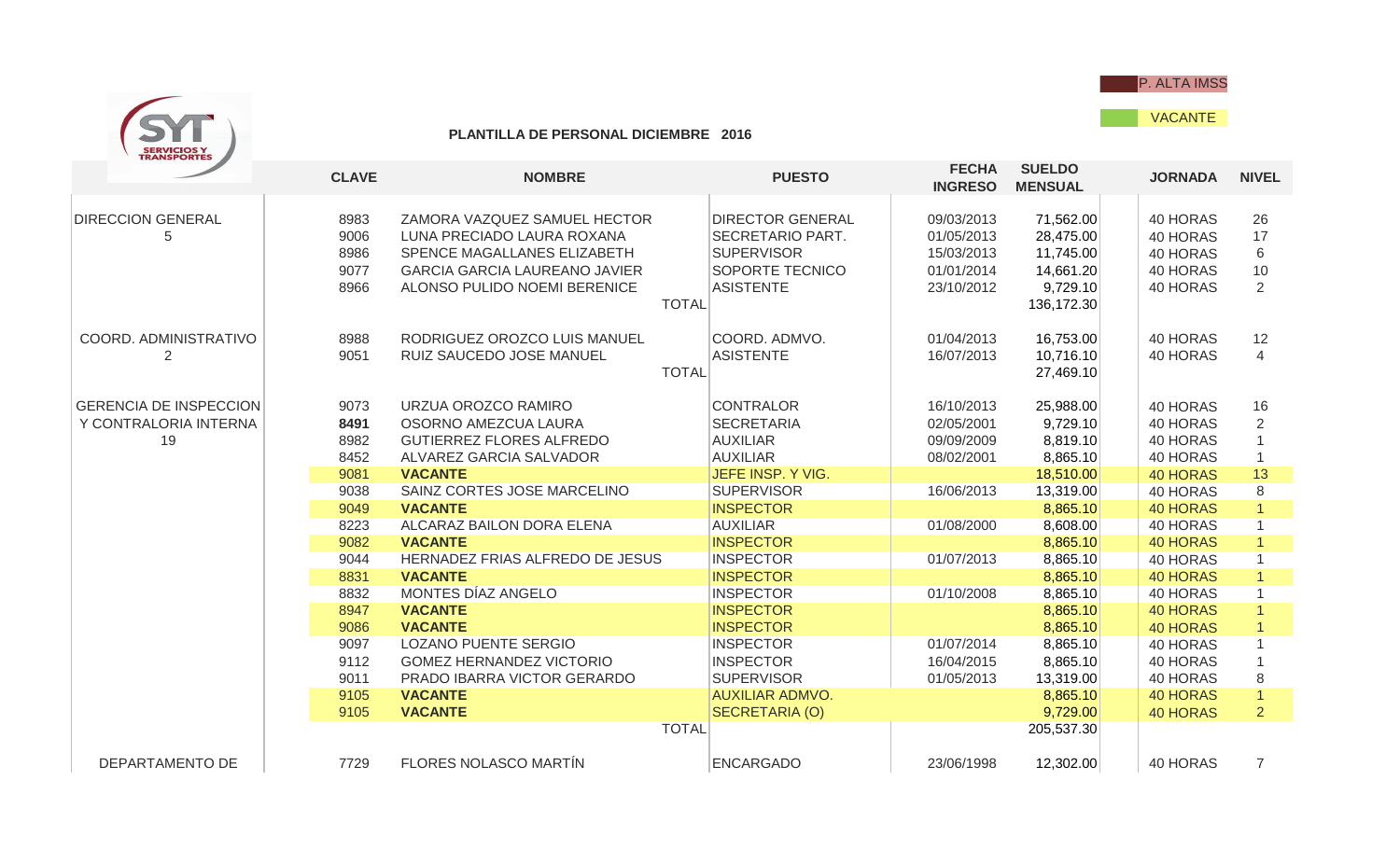| <b>SEGURIDADY</b><br><b>VIGILANCIA</b><br>$\overline{7}$  | 7728<br>8435<br>9109<br>8925<br>8125<br>9111                                                                 | FLORES HERNÁNDEZ LORENZO<br>JIMÉNEZ CASTORENA SALVADOR<br>BALCAZAR ALVAREZ PABLO FERNANDO<br>LÓPEZ GAETA RAYMUNDO<br>RAMÍREZ PÉREZ EXIQUIO<br>CASILLAS LOPEZ ERNESTO<br><b>TOTAL</b>                                                                                                                                                                                                                                        | <b>VIGILANTE</b><br><b>VIGILANTE</b><br><b>VIGILANTE</b><br><b>VIGILANTE</b><br><b>VIGILANTE</b><br><b>VIGILANTE</b>                                                                                                                                                                                                                         | 23/06/1998<br>29/01/2001<br>16/04/2015<br>07/06/2011<br>05/11/1999<br>16/04/2015                                                                                    | 10,300.10<br>9,489.10<br>8,657.10<br>8,657.10<br>8,657.10<br>8,657.10<br>66,719.60                                                                                       | 40 HORAS<br>40 HORAS<br>40 HORAS<br>40 HORAS<br>40 HORAS<br>40 HORAS                                                                                                               | 3<br>$\mathbf{1}$                                                              |
|-----------------------------------------------------------|--------------------------------------------------------------------------------------------------------------|-----------------------------------------------------------------------------------------------------------------------------------------------------------------------------------------------------------------------------------------------------------------------------------------------------------------------------------------------------------------------------------------------------------------------------|----------------------------------------------------------------------------------------------------------------------------------------------------------------------------------------------------------------------------------------------------------------------------------------------------------------------------------------------|---------------------------------------------------------------------------------------------------------------------------------------------------------------------|--------------------------------------------------------------------------------------------------------------------------------------------------------------------------|------------------------------------------------------------------------------------------------------------------------------------------------------------------------------------|--------------------------------------------------------------------------------|
| <b>DEPARTAMENTO</b><br>DE SUBROGADO<br>DE INSPECCIÓN<br>5 | 9002<br>9013<br>9054<br>8656<br>7208                                                                         | MORALES GUILLÉN GABRIELA<br>CONTRERAS URTEAGA FRANCISCO<br>ROSAS CALVILLO AGUSTIN<br>CHAVEZ PONCE MARIA DEL REFUGIO<br>GONZALEZ GONZALEZ MAURA<br><b>TOTAL</b>                                                                                                                                                                                                                                                              | <b>JEFE</b><br><b>ENCARGADO PROVEEDOR</b><br>CHOFER DE DIRECCION<br><b>INSPECTOR</b><br><b>SECRETARIA</b>                                                                                                                                                                                                                                    | 16/04/2013<br>01/05/2013<br>16/07/2013<br>09/08/2002<br>17/06/1991                                                                                                  | 16,753.00<br>14,849.20<br>13,551.00<br>8,865.10<br>8,865.10<br>62,883.40                                                                                                 | 40 HORAS<br>40 HORAS<br>40 HORAS<br>40 HORAS<br>40 HORAS                                                                                                                           | 12<br>10<br>9<br>$\mathbf{1}$<br>$\mathbf{1}$                                  |
| DIRECCION DE ADMON.<br>Y DE FINANZAS<br>4                 | 8991<br>8293<br>9009<br>9054                                                                                 | MONTAÑEZ ARCE NORMA GABRIELA<br><b>GARCIA JIMENEZ IGNACIO</b><br>ESPINOZA ESCOBEDO IRMA LETICIA<br><b>VACANTE</b><br><b>TOTAL</b>                                                                                                                                                                                                                                                                                           | <b>DIRECTOR DE ADMIN. Y FI</b><br>JEFE REV. Y CONTROL FA<br><b>ENCARGADA</b><br>SECRETARIA (O)                                                                                                                                                                                                                                               | 04/04/2013<br>21/11/2000<br>01/05/2013                                                                                                                              | 29,798.00<br>13,319.00<br>11,745.00<br>10,758.00<br>65,620.00                                                                                                            | 40 HORAS<br>40 HORAS<br>40 HORAS<br><b>40 HORAS</b>                                                                                                                                | 17<br>$\,8\,$<br>6<br>$\overline{4}$                                           |
| DEPARTAMENTO DE<br><b>RECAUDACION E INGRESOS</b><br>15    | 8997<br>7001<br>7016<br>9115<br>9074<br>7538<br>8856<br>7689<br>7644<br>9029<br>9053<br>9045<br>8853<br>7090 | ESCAMILLA ARROYO MOISÉS ALEJANDRO<br><b>ACOSTA RAMIREZ MARTINA</b><br>ALVAREZ FRANCO MARCO ANTONIO<br>AGUILAR ACEVEDO JOSE MANUEL<br>MARTINEZ MORA AMERICA MARIANELA<br>VAZQUEZ GONZALEZ MARIA DE LA LUZ<br><b>SANTOS RUIZ CLAUDIA</b><br>ESPINOZA CASTELLANOS IRAN<br>POSADAS MORALES ANTELMA<br>MENDOZA ARAGON MARIA CRISTINA<br>MEDEROS CONTRERAS CESAR ANTONIO<br>LOMELI LUGO JORGE<br><b>VACANTE</b><br><b>VACANTE</b> | <b>JEFE</b><br><b>CAJERO LIQUIDATARIO</b><br><b>ENCARGADO</b><br><b>CAJERO LIQUIDATARIO</b><br>SECRETARIA(O)<br><b>RECEPCIONISTA</b><br><b>LIQUIDATARIO</b><br><b>SUPERVISOR</b><br><b>CAJERO LIQUIDATARIO</b><br><b>LIQUIDATARIO</b><br><b>LIQUIDATARIO</b><br><b>INSPECTOR</b><br><b>CAJERO LIQUIDATARIO</b><br><b>CAJERO LIQUIDATARIO</b> | 16/04/2013<br>17/11/1991<br>30/07/1996<br>10/07/2015<br>16/10/213<br>09/05/1990<br>15/07/2009<br>13/02/1998<br>30/07/1997<br>01/06/2013<br>16/07/2013<br>01/07/2013 | 17,387.00<br>9,383.00<br>11,048.00<br>9,383.00<br>9,383.00<br>8,865.10<br>8,865.10<br>10,264.00<br>8,165.00<br>8,865.10<br>10,072.00<br>8,865.10<br>9,372.00<br>9,383.00 | 40 HORAS<br>40 HORAS<br>40 HORAS<br>40 HORAS<br>40 HORAS<br>40 HORAS<br>40 HORAS<br>40 HORAS<br>40 HORAS<br>40 HORAS<br>40 HORAS<br>40 HORAS<br><b>40 HORAS</b><br><b>40 HORAS</b> | 13<br>$\mathbf{1}$<br>5<br>3<br>$\overline{2}$<br>$\mathbf{1}$<br>$\mathbf{1}$ |
| DEPARTAMENTO DE                                           | 9126<br>9093                                                                                                 | GUTIERREZ VELAZQUEZ LUZ ARACELI<br><b>TOTAL</b><br>MARTINEZ MUNGUIA SANDRA SARAHI                                                                                                                                                                                                                                                                                                                                           | <b>SECRETARIA</b><br><b>JEFE</b>                                                                                                                                                                                                                                                                                                             | 24/10/2016<br>01/06/2014                                                                                                                                            | 8,865.10<br>148,165.50<br>16,020.00                                                                                                                                      | 40 HORAS<br>40 HORAS                                                                                                                                                               | $\mathbf{1}$<br>12                                                             |
| CONTABILIDAD                                              | 9030                                                                                                         | RAMIREZ GUTIERREZ ABRAHAM                                                                                                                                                                                                                                                                                                                                                                                                   | <b>INSPECTOR</b>                                                                                                                                                                                                                                                                                                                             | 03/06/2013                                                                                                                                                          | 8,865.10                                                                                                                                                                 | 40 HORAS                                                                                                                                                                           | $\mathbf{1}$                                                                   |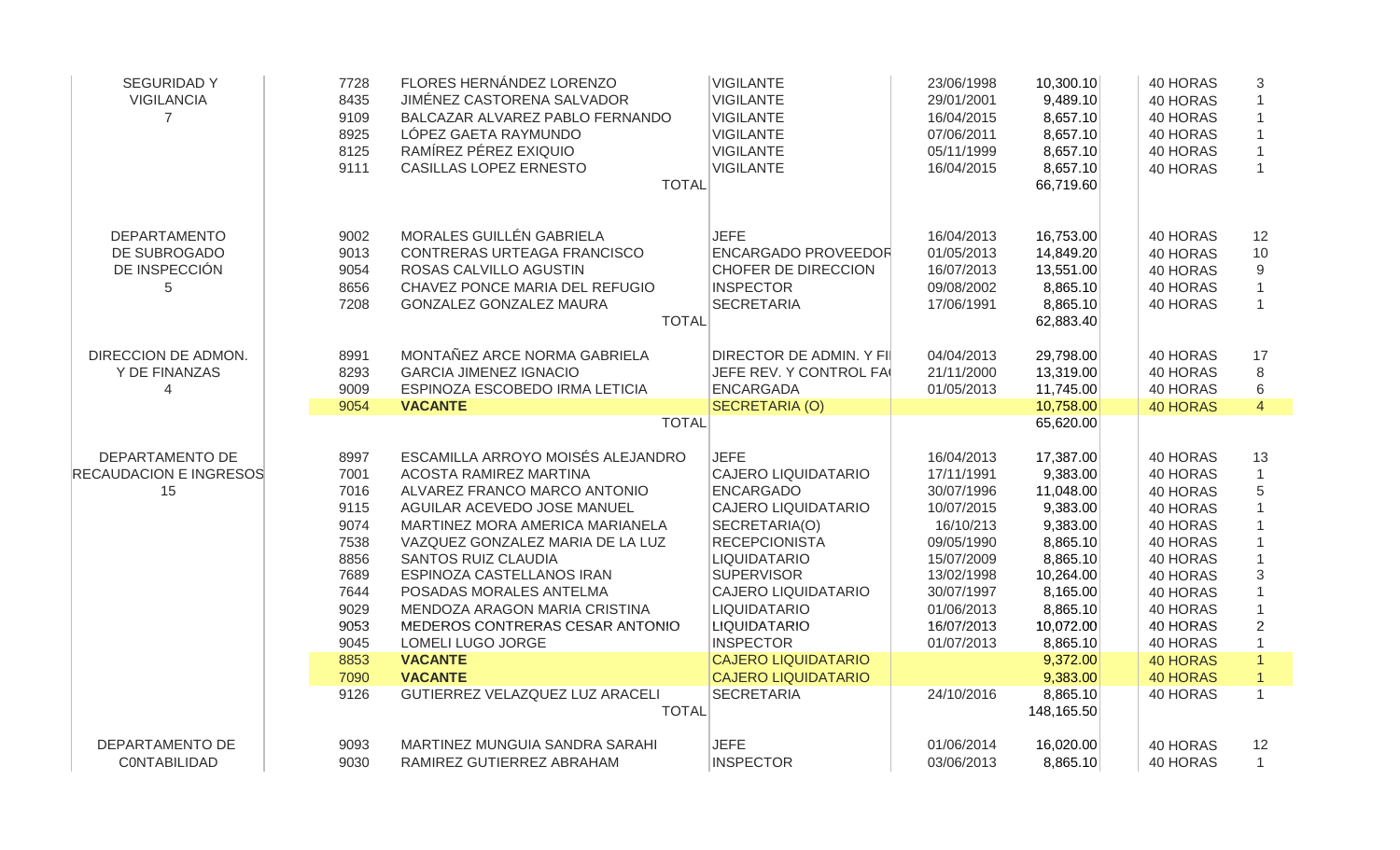| 5                   | 8261 | <b>GAMIÑO GUTIERREZ MA. GUADALUPE</b> | <b>AUXILIAR</b>             | 30/10/2000 | 8,865.10  | 40 HORAS        | $\mathbf{1}$   |
|---------------------|------|---------------------------------------|-----------------------------|------------|-----------|-----------------|----------------|
|                     | 9094 | MORA GALINDO BRIANDA JANETTE          | <b>AUXILIAR CONTABLE</b>    | 01/06/2014 | 11,226.00 | 40 HORAS        | 5              |
|                     | 8923 | <b>VACANTE</b>                        | <b>AUXILIAR CONTABLE</b>    |            | 8,865.10  | <b>40 HORAS</b> | $\mathbf{1}$   |
|                     |      | <b>TOTAL</b>                          |                             |            | 53,841.30 | 40 HORAS        |                |
| DEPARTAMENTO DE     | 9039 | ESTRADA PULIDO ERIKA GEORGINA         | <b>JEFE</b>                 | 01/07/2013 | 14,635.00 | 40 HORAS        | 10             |
| <b>PATRIMONIO</b>   | 9041 | MARIA GUADALUPE ROSAS SERRANO         | <b>PROGRAMADOR</b>          | 01/07/2013 | 14,950.00 | 40 HORAS        | 11             |
| 5                   | 7455 | RODRIGUEZ MACIEL JOSE LUIS            | <b>AUXILIAR ADMVO.</b>      | 08/01/1993 | 9,729.10  | 40 HORAS        | $\overline{1}$ |
|                     | 7088 | CORONA LADINO SERGIO                  | <b>MECANICO B</b>           | 07/07/1994 | 10,158.00 | 40 HORAS        | $\overline{2}$ |
|                     | 8845 | NAZARIN INFANTE EDGAR NORBERTO        | <b>INSPECTOR</b>            | 03/03/2009 | 8,865.10  | 40 HORAS        | $\mathbf{1}$   |
|                     |      | <b>TOTAL</b>                          |                             |            | 58,337.20 |                 |                |
| <b>DEPARTAMENTO</b> | 9064 | ROMERO ALBA JUAN JOSE                 | <b>JEFE</b>                 | 01/09/2013 | 16,753.00 | 40 HORAS        | 12             |
| <b>INFORMATICA</b>  | 9078 | APARICIO RAMIREZ LUIS                 | <b>SUPERVISOR</b>           | 04/02/2014 | 12,252.00 | 40 HORAS        | $\overline{7}$ |
| 5                   | 9114 | VAZQUEZ PEREZ PEDRO LOUIS             | SECRETARIA (O)              | 01/06/2015 | 8,865.10  | 40 HORAS        |                |
|                     | 9026 | OSORNO OCHOA DIEGO EMANUEL            | SECRETARIA (O)              | 16/04/2013 | 10,758.10 | 40 HORAS        | $\overline{4}$ |
|                     | 9040 | <b>VACANTE</b>                        | SOPORTE TECNICO             |            | 10,716.00 | <b>40 HORAS</b> | $\overline{4}$ |
|                     |      | <b>TOTAL</b>                          |                             |            | 59,344.20 |                 |                |
| DEPARTAMENTO DE     | 9062 | MUÑOZ ACEVEDO LUIS ARTURO             | <b>JEFE</b>                 | 19/08/2013 | 18,510.00 | 40 HORAS        | 13             |
| <b>COMBUSTIBLES</b> | 7718 | HERNANDEZ RODRIGUEZ MARIA A.          | <b>SECRETARIA</b>           | 25/05/1998 | 8,865.10  | 40 HORAS        | $\mathbf{1}$   |
| 9                   | 8000 | REYNOSO JIMENEZ ELBA GRACIELA         | <b>AUXILIAR</b>             | 16/07/1999 | 8,165.00  | 40 HORAS        |                |
|                     | 7096 | <b>CRUZ PALMA JAIME</b>               | DESP. DE COMBUSTIBLE        | 19/07/1995 | 8,498.00  | 40 HORAS        |                |
|                     | 7298 | LOPEZ GUZMAN PEDRO                    | DESP. DE COMBUSTIBLE        | 11/03/1996 | 8,056.00  | 40 HORAS        |                |
|                     | 7381 | OROZCO SANDOVAL FRANCISCO MERCED      | DESP. DE COMBUSTIBLE        | 19/01/1993 | 8,056.00  | 40 HORAS        |                |
|                     | 8466 | <b>GARCIA SANCHEZ NESTOR</b>          | DESP. DE COMBUSTIBLE        | 05/06/1995 | 8,056.00  | 40 HORAS        |                |
|                     | 9092 | SANDOVAL SEGURA CRISTIAN ARMANDO      | DESP. DE COMBUSTIBLE        | 09/05/2014 | 7,456.00  | 40 HORAS        | $\mathbf{1}$   |
|                     | 9091 | <b>VACANTE</b>                        | <b>DESP. DE COMBUSTIBLE</b> |            | 8,056.00  | <b>40 HORAS</b> | $\mathbf{1}$   |
|                     |      | <b>TOTAL</b>                          |                             |            | 83,718.10 |                 |                |
|                     | 8993 | QUEVEDO HERNÁNDEZ INGRID BETSABÉ      | <b>JEFE</b>                 | 01/04/2013 | 15,878.00 | 40 HORAS        | 12             |
| <b>DEPARTAMENTO</b> | 7498 | SANCHEZ ALCALA AMANDA                 | <b>AUXILIAR</b>             | 17/11/1991 | 8,865.10  | 40 HORAS        | $\mathbf{1}$   |
| DE BOLETOS          | 8147 | CHAVEZ RODRIGUEZ LUIS FERNANDO        | <b>CHOFER</b>               | 19/11/1999 | 11,048.00 | 40 HORAS        | 5              |
| 5                   | 8400 | SANCHEZ FLORES CESAR                  | <b>CHOFER</b>               | 14/12/2000 | 10,587.00 | 40 HORAS        | 3              |
|                     | 7275 | JIMENEZ AVILA MA DE LOS ANGELES       | <b>SECRETARIA</b>           | 23/10/1992 | 9,729.00  | 40 HORAS        | $\mathbf{1}$   |
|                     |      | <b>TOTAL</b>                          |                             |            | 56,107.10 |                 |                |
|                     | 8998 | GUTIÉRREZ SÁNCHEZ JOSÉ ANTONIO        | <b>COORDINADOR</b>          | 16/04/2013 | 14,749.00 | 40 HORAS        | 10             |
| <b>DEPARTEMENTO</b> | 7867 | HERNANDEZ SANDOVAL ADRIANA            | <b>SUPERVISOR</b>           | 09/02/1999 | 11,745.00 | 40 HORAS        | 6              |
| DE COMPRAS          | 9021 | <b>VACANTE</b>                        | <b>JEFE DE RUTA</b>         |            | 10,975.00 | <b>40 HORAS</b> | 5              |
|                     |      |                                       |                             |            |           |                 |                |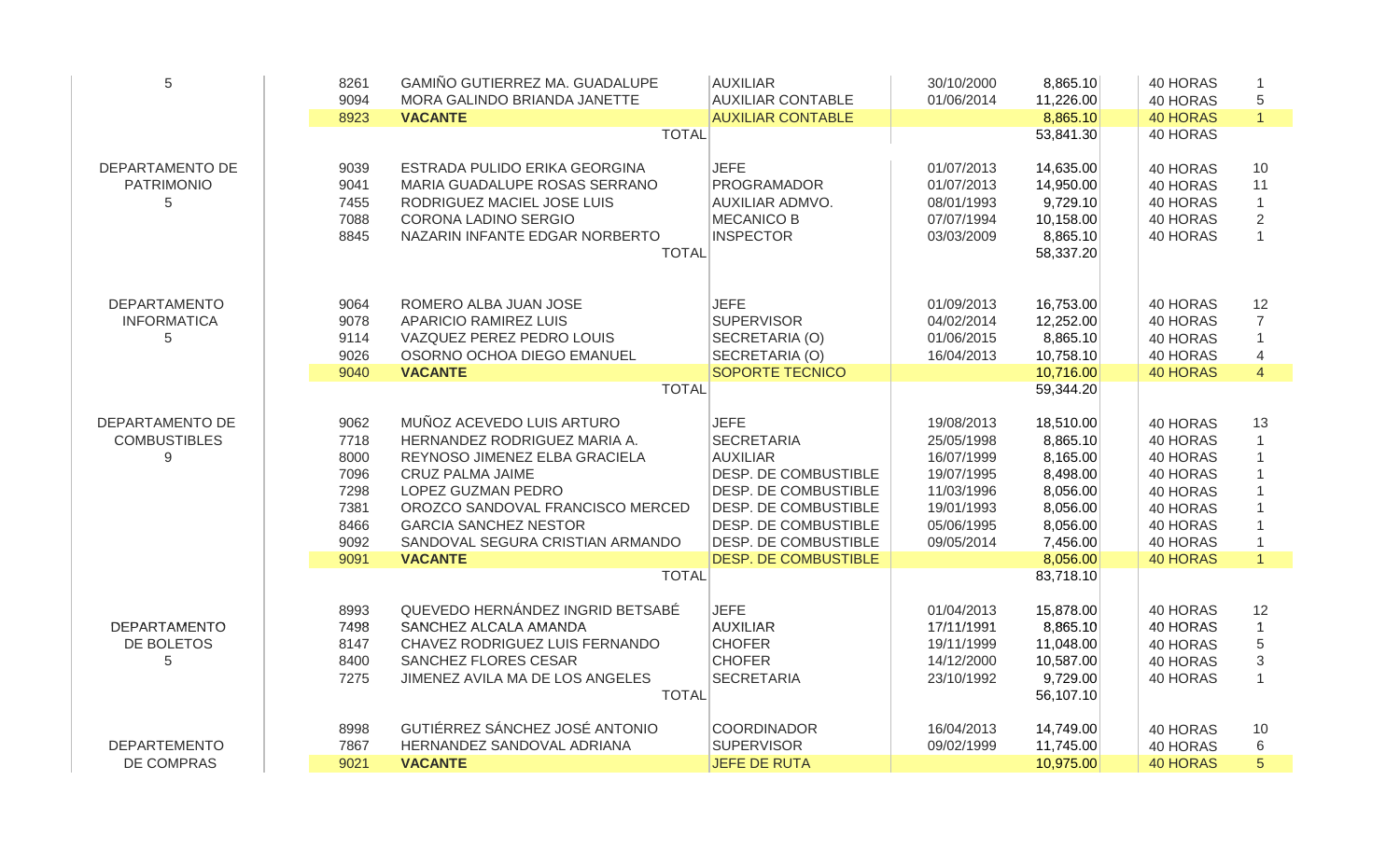| $\overline{4}$             | 9080 | HUERTA TORRES SAUL                                      | <b>SOPORTE TECNICO</b><br><b>TOTAL</b> | 13/02/2014 | 13,138.00<br>50,607.00 | 40 HORAS        | 8                        |
|----------------------------|------|---------------------------------------------------------|----------------------------------------|------------|------------------------|-----------------|--------------------------|
|                            | 9008 | BARRIOS NAVARRO MARCO ANTONIO                           | <b>JEFE</b>                            | 01/05/2013 | 16,753.00              | 40 HORAS        | 12                       |
| DEPARTAMENTO DE            | 7536 | VARGAS MENDOZA JOSE                                     | <b>TECNICO EN MATTO</b>                | 13/01/1993 | 12,752.00              | 40 HORAS        | 8                        |
| <b>SERVICIOS GENERALES</b> | 7890 | SANCHEZ RODRIGUEZ MIGUEL                                | <b>TECNICO EN MATTO</b>                | 09/03/1999 | 11,820.00              | 40 HORAS        | 6                        |
| 10                         | 7861 | <b>GODINEZ SANCHEZ RAQUEL</b>                           | <b>INTENDENTE</b>                      | 04/02/1999 | 7,666.00               | 40 HORAS        |                          |
|                            | 8978 | MORALES CERVANTES ANA MARIA                             | <b>INTENDENTE</b>                      | 14/12/2012 | 7,666.00               | 40 HORAS        |                          |
|                            | 8362 | MORA SANCHEZ HOLGA MARI LUX                             | <b>INTENDENTE</b>                      | 30/01/2001 | 7,666.00               | 40 HORAS        |                          |
|                            | 8454 | ESCALERA LOZANO RAMONA                                  | <b>INTENDENTE</b>                      | 12/02/2001 | 7,666.00               | 40 HORAS        |                          |
|                            | 8564 | CHAVEZ PACHECO TOMASA                                   | <b>INTENDENTE</b>                      | 26/07/2001 | 7,666.00               | 40 HORAS        |                          |
|                            | 8985 | SANDOVAL ALCANTAR OSCAR ARMANDO                         | <b>MECANICO B</b>                      | 01/03/2013 | 10,158.00              | 40 HORAS        | $\overline{2}$           |
|                            | 8894 | MEDINA BELECHE FERNANDO                                 | <b>INTENDENTE</b>                      | 09/07/2010 | 7,666.00               | 40 HORAS        | $\mathbf{1}$             |
|                            |      |                                                         | <b>TOTAL</b>                           |            | 97,479.00              |                 |                          |
|                            | 9102 | ALEJANDRO VILLASEÑOR RUIZ                               | JEFE REC. HUMANOS                      | 01/10/2014 | 21,261.00              | 40 HORAS        | 14                       |
|                            | 7059 | <b>VACANTE</b>                                          | <b>JEFE NOMINAS</b>                    |            | 16,753.00              | 40 HORAS        | 12                       |
| <b>DEPARTAMENTO</b>        | 7141 | FLORES DELGADO ALEJANDRA                                | <b>INSTRUCTOR</b>                      | 05/12/1991 | 11,048.00              | 40 HORAS        | 5                        |
| <b>RECURSOS HUMANOS</b>    | 8398 | CARDENAS ALATORRE TERESA                                | JEFE DE PRESTACIONES \$                | 27/03/2001 | 15,529.00              | 40 HORAS        | 11                       |
| 8                          | 7717 | PLASCENCIA ENRIQUEZ RODRIGO                             | <b>AUDITOR</b>                         | 25/05/1998 | 12,314.00              | 40 HORAS        | $\overline{7}$           |
|                            | 9085 | <b>GARCIA SOLIS FERNANDA FABIOLA</b>                    | <b>SECRETARIA</b>                      | 15/03/2014 | 9,329.00               | 40 HORAS        |                          |
|                            | 8631 | MARQUEZ LOPEZ ROBERTO                                   | <b>AUXILIAR</b>                        | 12/06/2002 | 6,898.00               | 40 HORAS        |                          |
|                            | 9101 | MARTINEZ PEREZ MARIA SAMANTA                            | <b>LIQUIDATARIO</b>                    | 17/09/2014 | 8,865.00               | 40 HORAS        |                          |
|                            |      |                                                         | <b>TOTAL</b>                           |            | 101,997.00             |                 |                          |
|                            | 7727 | MONDRAGON ANDRADE HECTOR                                | <b>JEFE</b>                            | 23/06/1998 | 16,753.00              | 40 HORAS        | 12                       |
| DEPARTEMENTO DE            | 7578 | LARIOS RAMOS LUIS GREGORIO                              | <b>ENC.ALMACEN REP</b>                 | 14/10/1996 | 10,587.00              | 40 HORAS        | 3                        |
| <b>ALMACEN GENERAL</b>     | 9060 | MARTINEZ ABURTO RAFAEL                                  | <b>INSPECTOR</b>                       | 16/08/2013 | 10,806.00              | 40 HORAS        | $\overline{\mathcal{A}}$ |
| 6                          | 7337 | MELENDEZ CHAVAJE GABRIELA                               | <b>AUXILIAR</b>                        | 25/01/1995 | 8,865.00               | 40 HORAS        |                          |
|                            | 9034 | MADRIGAL MORFIN ALBERTO                                 | <b>ALMACENISTA</b>                     | 16/06/2013 | 10,587.00              | 40 HORAS        | $\mathfrak{S}$           |
|                            | 9014 | <b>VACANTE</b>                                          | <b>ALMACENISTA</b>                     |            | 10,587.00              | <b>40 HORAS</b> | 3                        |
|                            |      |                                                         | <b>TOTAL</b>                           |            | 68,185.00              |                 |                          |
|                            | 8990 | PLASCENCIA MARISCAL RICARDO HUMBERTO DIRECCIÓN JURIDICA |                                        | 01/04/2013 | 33,893.00              | 40 HORAS        | 19                       |
| <b>DIRECCION</b>           | 9127 | MACIAS VELASCO GREGORIO                                 | <b>ABOGADO</b>                         | 03/11/2016 | 14,571.00              | 40 HORAS        | 10                       |
| <b>JURIDICA</b>            | 9083 | MARTINEZ GUILLEN HERIBERTO                              | <b>ABOGADO</b>                         | 01/03/2014 | 13,551.00              | 40 HORAS        | 9                        |
| 5                          | 9123 | <b>VACANTE</b>                                          | <b>SECRETARIA</b>                      |            | 8,865.00               | <b>40 HORAS</b> | $\overline{1}$           |
|                            | 9103 | ALDERETE NUÑEZ JOSE LUIS                                | SECRETARIO (A)                         | 01/10/2014 | 10,758.00              | 40 HORAS        | $\overline{4}$           |
|                            |      |                                                         | <b>TOTAL</b>                           |            | 81,638.00              |                 |                          |
|                            | 7428 | RAMIREZ VELAZCO ALFONSO                                 | <b>JEFE</b>                            | 08/02/1992 | 13,515.00              | 40 HORAS        | 9                        |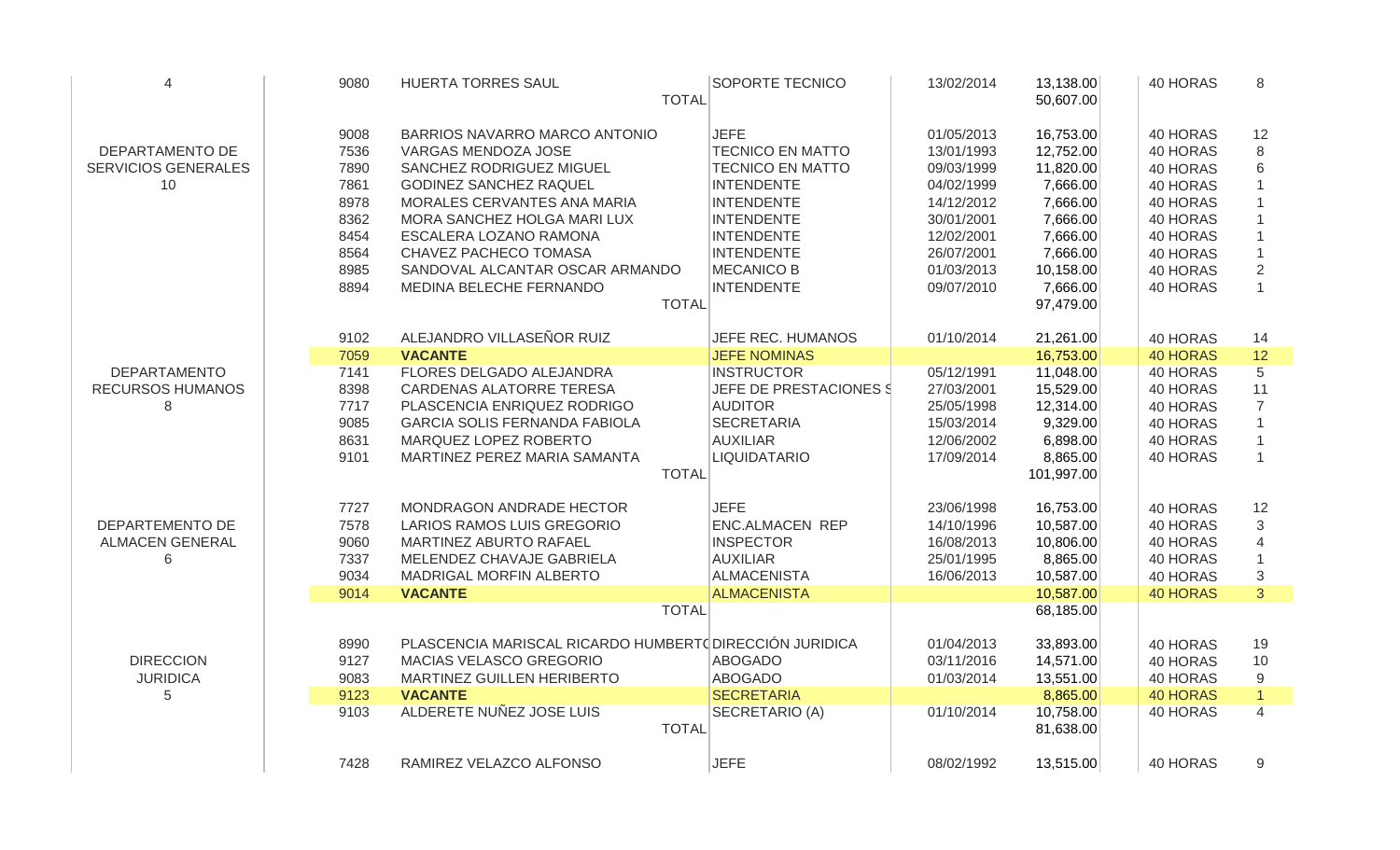| <b>DEPARTEMENTO</b>        | 8260         | <b>GUTIERREZ ARAGON OSCAR</b>                      | <b>SUPERVISOR SINIESTROS</b>                     | 23/10/2000               | 13,486.00              | 40 HORAS             | 9              |
|----------------------------|--------------|----------------------------------------------------|--------------------------------------------------|--------------------------|------------------------|----------------------|----------------|
| DE ACCIDENTES              | 7543         | VELAZCO MADRIGAL MARIA ELENA                       | <b>CAJERO LIQUIDATARIO</b>                       | 26/09/1991               | 10,072.00              | 40 HORAS             | 2              |
|                            | 9052         | <b>GARCIA GARCIA GERMAN GERVACIO</b>               | <b>INSPECTOR</b>                                 | 16/07/2013               | 8,865.00               | 40 HORAS             |                |
|                            |              | <b>TOTAL</b>                                       |                                                  |                          | 45,938.00              |                      |                |
|                            | 8994         | GALÁN VÁZQUEZ MIROSLAVA ERIKA                      | <b>JEFE</b>                                      | 01/04/2013               | 20,528.00              | 40 HORAS             | 14             |
| <b>DEPARTAMENTO</b>        | 7545         | VELAZQUEZ HERNANDEZ LUZ M.                         | <b>SECRETARIA</b>                                | 06/07/1992               | 10,539.00              | 40 HORAS             | 3              |
| <b>COMISION MIXTA</b>      | 8892         | <b>VACANTE</b>                                     | <b>AUXILIAR</b>                                  |                          | 9,489.00               | <b>40 HORAS</b>      | $\mathbf{1}$   |
| Δ                          | 9104         | BARRAGAN MARTINEZ MARIA TERESA                     | <b>SUPERVISOR</b>                                | 01/11/2014               | 13,119.00              | 40 HORAS             | 8              |
|                            |              | <b>TOTAL</b>                                       |                                                  |                          | 53,675.00              |                      |                |
|                            |              |                                                    |                                                  |                          |                        |                      |                |
|                            | 7101         | CHAVEZ LUNA ALFREDO ALFONSO                        | DIRECTOR TRAF. Y OPER.                           | 22/06/1994               | 33,893.00              | 40 HORAS             | 19             |
| <b>DIRECCION TECNICA Y</b> | 7546         | VELAZQUEZ MEDEROS TEODORO ARTURO                   | <b>GERENTE.TRAF.Y OPER</b>                       | 12/06/1995               | 18,511.00              | 40 HORAS             | 13             |
| <b>OPERATIVA</b>           | 7139         | FIGUEROA MONROY JOSE LUIS                          | JEFE PLANEACION DE RUT                           | 10/05/1995               | 14,982.00              | 40 HORAS             | 11             |
| 4                          | 8597         | BARBA LOPEZ ELVIA ALICIA                           | <b>SECRETARIA</b>                                | 04/01/2002               | 8,865.00               | 40 HORAS             | $\mathbf{1}$   |
|                            |              | <b>TOTAL</b>                                       |                                                  |                          | 76,251.00              |                      |                |
|                            |              |                                                    |                                                  |                          |                        |                      |                |
|                            | 7024         | <b>VACANTE</b>                                     | <b>JEFE DE RUTA</b>                              |                          | 10,416.00              | <b>40 HORAS</b>      | 3              |
| OPERACIÓN Y TRAFICO        | 7108         | DE LA CRUZ BUE RAYMUNDO DAVID                      | <b>DESPACHADOR</b>                               | 16/01/1994               | 9,383.00               | 40 HORAS             | $\mathbf{1}$   |
| <b>TESISTAN</b>            | 7236         | HERNANDEZ BECERRIL MARTIN                          | JEFE DE RUTA                                     | 09/01/1992               | 10,072.00              | 40 HORAS             | $\overline{2}$ |
| 37                         | 8976         | VALDIVIA ALATORRE HECTOR DANIEL                    | <b>DESPACHADOR</b>                               | 19/12/2012               | 7,723.00               | 40 HORAS             |                |
|                            | 7360         | <b>VACANTE</b><br>LOPEZ GRANADOS SALVADOR          | <b>JEFE DE RUTA "O"</b><br><b>DESPACHADOR</b>    |                          | 10,072.00              | <b>40 HORAS</b>      | $\overline{2}$ |
|                            | 9121         | FLORES BRISEÑO OSWALDO JAVIER                      |                                                  | 10/06/2016               | 7,723.00               | 40 HORAS             |                |
|                            | 8975         |                                                    | <b>DESPACHADOR</b>                               | 22/11/2012               | 7,723.00               | 40 HORAS             |                |
|                            | 7395<br>8691 | PEÑA RODRIGUEZ IGNACIO<br>ORTEGA CASTELLANOS JOSUE | <b>SUPERVISOR RUTA</b><br><b>SUPERVISOR RUTA</b> | 08/12/1987<br>10/10/2002 | 13,319.00<br>13,319.00 | 40 HORAS             | 8<br>8         |
|                            |              | ZAPATA SANCHEZ JUAN MANUEL                         | JEFE DE RUTA                                     |                          |                        | 40 HORAS             |                |
|                            | 7563         | VAZQUEZ CATEDRAL ANTONIO                           | <b>SUPERVISOR RUTA</b>                           | 25/02/1991<br>20/08/1996 | 10,416.00<br>13,319.00 | 40 HORAS<br>40 HORAS | 3<br>8         |
|                            | 7572<br>7169 | <b>GARCIA BECERRIL CARLOS</b>                      | <b>SUPERVISOR</b>                                | 17/11/1991               | 13,319.00              | 40 HORAS             | 8              |
|                            | 7632         | HERNANDEZ RODRIGUEZ JUAN MANUEL                    | <b>DESPACHADOR</b>                               | 02/06/1997               | 7,723.00               | 40 HORAS             |                |
|                            | 7749         | LOPEZ ROMERO JUAN                                  | <b>DESPACHADOR</b>                               | 01/07/1998               | 7,723.00               | 40 HORAS             |                |
|                            | 8145         | <b>GARCIA GUARDADO JAIME</b>                       | <b>OPERADOR DE RADIO</b>                         | 17/11/1999               | 9,552.00               | 40 HORAS             |                |
|                            | 8151         | <b>GUTIERREZ NAVARRO RUBEN</b>                     | <b>DESPACHADOR</b>                               | 23/11/1999               | 9,383.00               | 40 HORAS             |                |
|                            | 8363         | OLIVA INFANTE CARLOS                               | <b>OPERADOR DE RADIO</b>                         | 17/07/2000               | 9,552.00               | 40 HORAS             |                |
|                            | 9122         | ASCENCIO PINEDA LUIS MIGUEL                        | <b>DESPACHADOR</b>                               | 01/09/2016               | 8,241.00               | 40 HORAS             |                |
|                            | 9055         | DELGADILLO CARDENAS RAMON                          | JEFE DE RUTA                                     | 16/07/2013               | 10,248.00              | 40 HORAS             | 3              |
|                            | 7287         | <b>LINARES GUZMAN ALBERTO</b>                      | <b>DESPACHADOR</b>                               | 09/06/1995               | 8,056.00               | 40 HORAS             |                |
|                            | 8701         | <b>GARCIA CHAVIRA JOSE MARTIN</b>                  | <b>OPERADOR DE RADIO</b>                         | 04/11/2002               | 9,552.00               | 40 HORAS             |                |
| <b>CAMBIO DE NOMINA</b>    | 9129         | <b>OLIVARES ROMO CARLOS</b>                        | <b>DESPACHADOR</b>                               | 04/03/1996               | 7,723.00               | 40 HORAS             |                |
|                            | 8851         | JARAMILLO CASTELLANOS JOSE LUIS                    | JEFE DE RUTA                                     | 04/06/2009               | 9,964.00               | 40 HORAS             | $\overline{2}$ |
|                            |              |                                                    |                                                  |                          |                        |                      |                |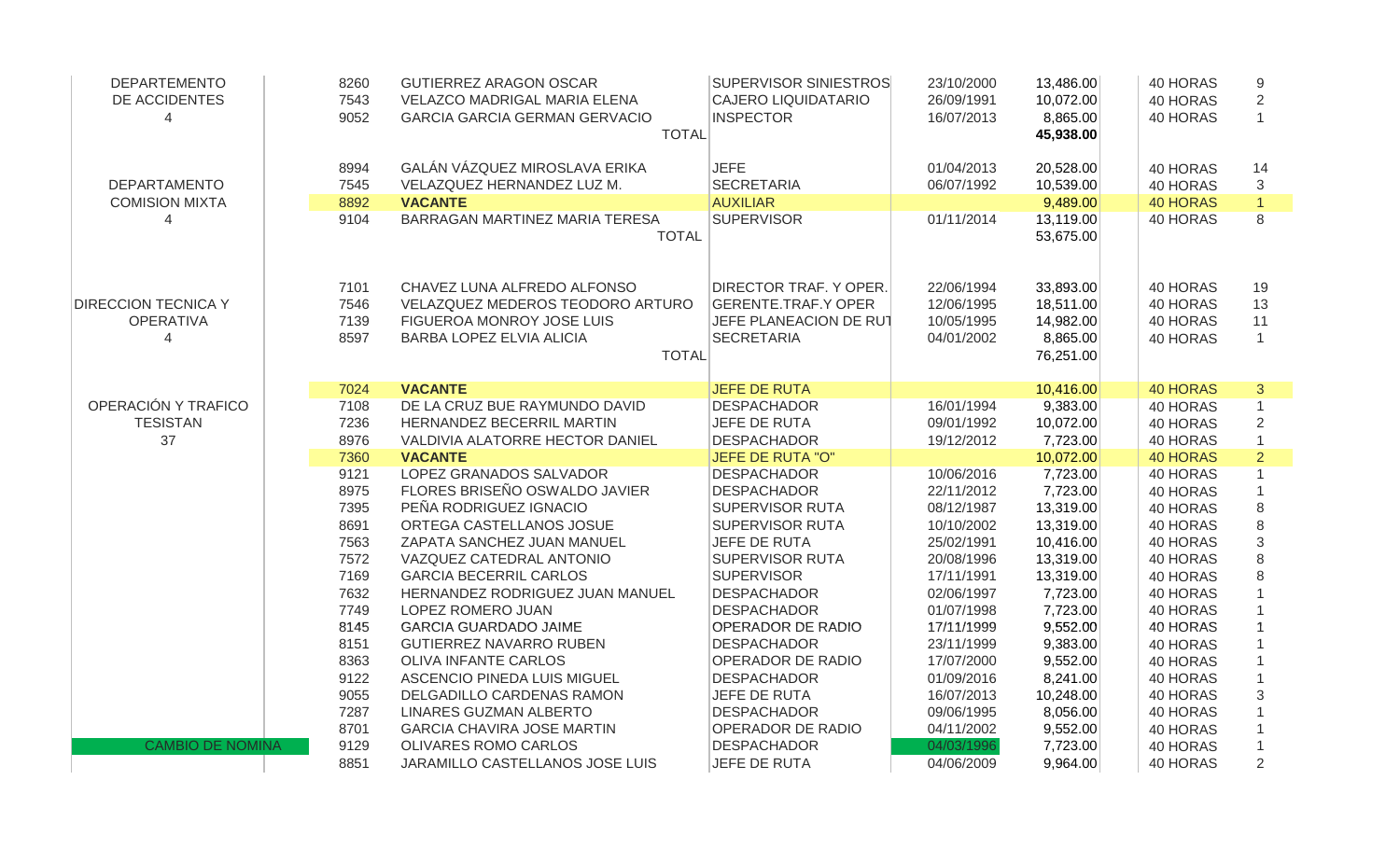|                         | 9065 | SANABRIA AQUINO JOSE OCTAVIO        | <b>DESPACHADOR</b>          | 01/09/2013 | 8,757.00   | 40 HORAS        |                |
|-------------------------|------|-------------------------------------|-----------------------------|------------|------------|-----------------|----------------|
|                         | 8903 | MEDINA BELECHE ARMANDO              | <b>DESPACHADOR</b>          | 26/10/2010 | 8,241.00   | 40 HORAS        |                |
|                         | 9050 | LOPEZ ESPARZA J. ROSARIO            | <b>DESPACHADOR</b>          | 02/07/2013 | 8,782.00   | 40 HORAS        |                |
|                         | 9063 | CASTILLO SARABIA FERNANDO           | <b>DESPACHADOR</b>          | 20/08/2013 | 9,552.00   | 40 HORAS        |                |
|                         | 9089 | NAVARRO PEREZ RUBEN                 | <b>DESPACHADOR</b>          | 16/04/2014 | 8,865.00   | 40 HORAS        |                |
|                         | 9110 | BASABE ALVIN MARIANO ALEXIS         | <b>INSPECTOR</b>            | 16/04/2015 | 8,865.00   | 40 HORAS        |                |
|                         | 7432 | <b>VACANTE</b>                      | <b>DESP. DE COMBUSTIBLE</b> |            | 8,056.00   | <b>40 HORAS</b> |                |
|                         | 8973 | <b>GAITAN VELÁZQUEZ VICTORINO</b>   | <b>DESPACHADOR</b>          | 23/11/2012 | 8,865.00   | 40 HORAS        |                |
|                         | 9099 | PEREZ MARTINEZ RIGOBERTO            | <b>DESPACHADOR</b>          | 01/09/2014 | 8,477.00   | 40 HORAS        |                |
|                         | 9100 | <b>VACANTE</b>                      | <b>DESPACHADOR</b>          |            | 8,352.00   | <b>40 HORAS</b> |                |
|                         | 9106 | <b>GARCIA ACEVES CARLOS ABRAHAM</b> | OPERADOR DE RADIO           | 16/02/2015 | 8,865.00   | 40 HORAS        |                |
|                         | 9113 | VALDIVIA GUDIÑO AURELIO             | <b>INSPECTOR</b>            | 01/05/2015 | 8,265.00   | 40 HORAS        |                |
|                         | 9118 | RAMOS OLMEDO JUAN CARLOS            | <b>INSPECTOR</b>            | 17/11/2015 | 8,165.00   | 40 HORAS        |                |
|                         | 9125 | MONROY MONROY MARIA                 | <b>DESPACHADOR</b>          | 24/10/2016 | 7,723.00   | 40 HORAS        |                |
|                         |      | <b>TOTAL</b>                        |                             |            | 344,351.00 |                 |                |
|                         | 7237 | HERNANDEZ CABRERA ERASMO            | <b>DESPACHADOR</b>          | 22/11/1993 |            | 40 HORAS        |                |
| OPERACIÓN Y TRAFICO 371 |      |                                     | <b>DESPACHADOR</b>          |            | 9,088.00   |                 | $\overline{2}$ |
|                         | 7009 | AHUMADA MANJARREZ JESUS FERNANDO    |                             | 13/11/1991 | 9,881.00   | 40 HORAS        |                |
| 22                      | 7168 | <b>GARCIA ASCENCIO JOSE LUIS</b>    | JEFE DE RUTA                | 09/09/1992 | 10,416.00  | 40 HORAS        | 3              |
|                         | 7184 | <b>GARCIA ROSALES VICTOR</b>        | JEFE DE RUTA                | 13/12/1993 | 8,757.00   | 40 HORAS        |                |
|                         | 7265 | INIGUEZ GUERRERO RICARDO            | SUPERVISOR RUTA             | 30/05/1995 | 13,319.00  | 40 HORAS        | 8              |
|                         | 7310 | LOZANO AVILA ANDRES SEGUNDO         | <b>DESPACHADOR</b>          | 17/11/1991 | 8,757.00   | 40 HORAS        |                |
|                         | 7343 | MONROY CORREA JUAN                  | JEFE DE RUTA                | 04/07/1995 | 10,416.00  | 40 HORAS        | $\mathfrak{B}$ |
|                         | 7410 | PRIETO REYES JUAN MANUEL            | <b>DESPACHADOR</b>          | 26/10/1993 | 8,241.00   | 40 HORAS        |                |
|                         | 7495 | SALAZAR MARTINEZ JOSE ANTONIO       | SUPERVISOR RUTA             | 18/01/1995 | 13,319.00  | 40 HORAS        | 8              |
|                         | 7541 | <b>VEGA MURILLO JOSE MARIA</b>      | JEFE DE RUTA                | 15/06/1995 | 10,455.00  | 40 HORAS        | 3              |
|                         | 9120 | ANAYA CORTES JUAN FRANCISCO         | <b>DESPACHADOR</b>          | 01/06/2016 | 7,254.00   | 40 HORAS        |                |
|                         | 7622 | TADEO SANCHEZ JUAN SABAS            | JEFE DE RUTA                | 03/04/1997 | 10,416.00  | 40 HORAS        | $\mathfrak{B}$ |
|                         | 7671 | GONZALEZ ZARATE NELSON OSWALDO      | <b>DESPACHADOR</b>          | 13/10/1997 | 8,757.00   | 40 HORAS        |                |
|                         | 9128 | RODRIGUEZ SANTIAGO VICENTE          | <b>DESPACHADOR</b>          | 01/12/2016 | 7,723.00   | 40 HORAS        |                |
|                         | 8378 | VILLALOBOS ARRIAGA RUBEN DARIO      | <b>DESPACHADOR</b>          | 13/03/2001 | 9,489.00   | 40 HORAS        |                |
|                         | 8974 | FERNANDEZ NEGRETE JOSE JUAN         | <b>DESPACHADOR</b>          | 23/11/2012 | 7,723.00   | 40 HORAS        |                |
|                         | 8868 | MURO BELECHE MARIO ALFREDO          | <b>DESPACHADOR</b>          | 25/01/2010 | 8,865.00   | 40 HORAS        |                |
|                         | 8688 | LOPEZ GUERRERO ARTURO               | OPERADOR DE RADIO           | 04/10/2002 | 9,552.00   | 40 HORAS        |                |
|                         | 8979 | GONZALEZ TOVAR JOSE DE JESUS        | <b>DESPACHADOR</b>          | 13/12/2012 | 7,254.00   | 40 HORAS        |                |
|                         | 8928 | SILVA ALFONSO JOSE                  | <b>DESPACHADOR</b>          | 02/07/2011 | 7,723.00   | 40 HORAS        |                |
|                         | 9088 | LOPEZ LLAMAS CECILIO                | <b>DESPACHADOR</b>          | 16/04/2014 | 8,865.00   | 40 HORAS        |                |
|                         | 9090 | NAVARRO PARTIDA IMELDA MARGARITA    | <b>DESPACHADOR</b>          | 16/04/2014 | 8,865.00   | 40 HORAS        |                |
|                         |      | <b>TOTAL</b>                        |                             |            | 205,135.00 |                 |                |
|                         | 7123 | <b>VACANTE</b>                      | SUPERVISOR DE TERMINALES    |            | 13,551.00  | <b>40 HORAS</b> | 9              |
|                         |      |                                     |                             |            |            |                 |                |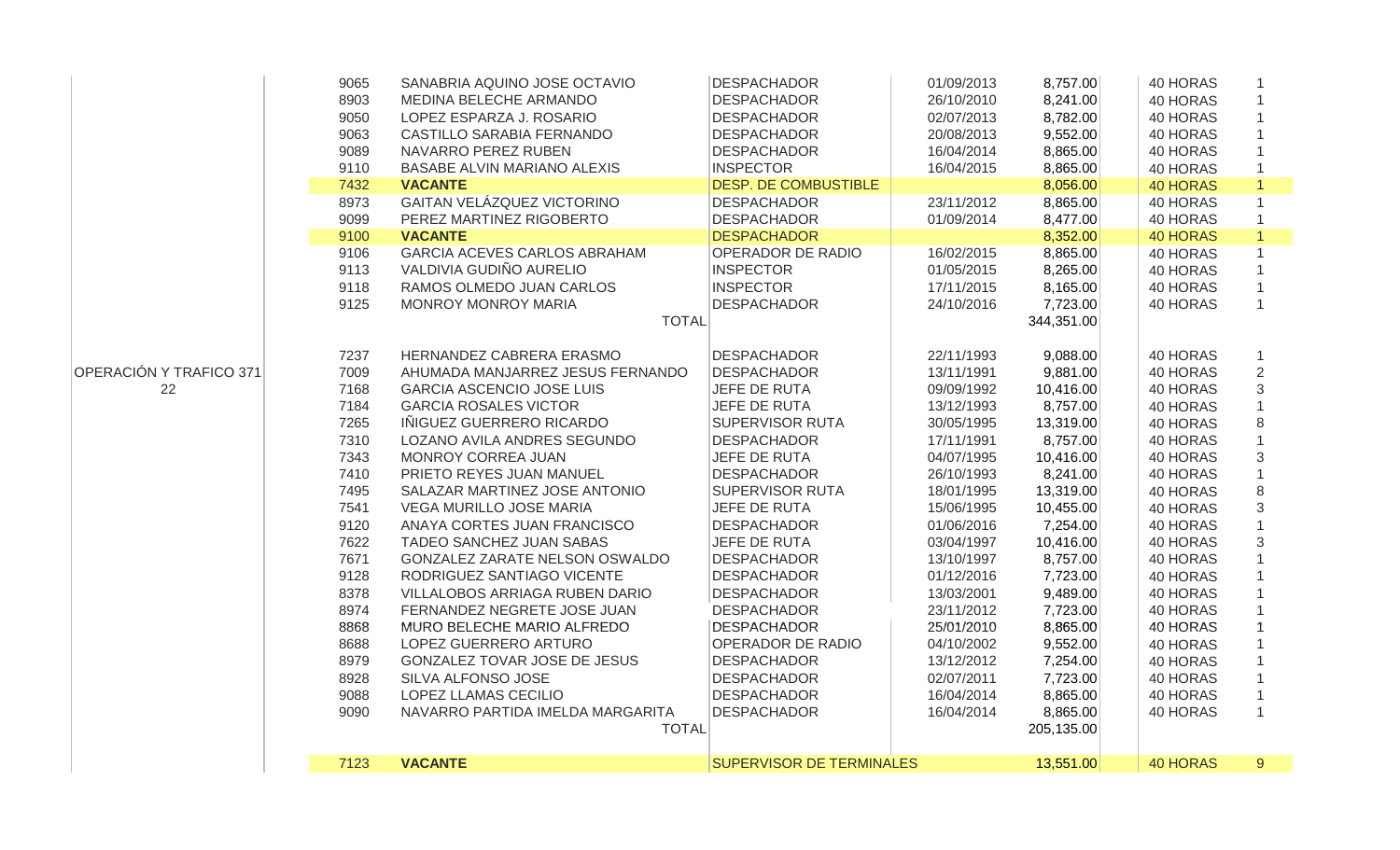| <b>GERENCIA DE MANTENI</b> | 7234 | HERNANDEZ AGUIRRE MARIA ALEJANDRA              | <b>SECRETARIA</b>       | 17/11/1991 | 10,975.00 | 40 HORAS        | 5              |
|----------------------------|------|------------------------------------------------|-------------------------|------------|-----------|-----------------|----------------|
| <b>MIENTO TESISTAN</b>     | 7964 | <b>GARCIA LOMELI ADAN</b>                      | <b>ENCARGADO</b>        | 03/06/1999 | 14,585.00 | 40 HORAS        | 10             |
| 68                         | 8864 | ARREOLA PÉREZ EVERARDO                         | <b>TECNICO EN MATTO</b> | 23/11/2009 | 10,716.00 | 40 HORAS        | $\overline{4}$ |
|                            | 8649 | RAMOS MONTELONGO JOSE MANUEL                   | <b>TECNICO EN MATTO</b> | 11/07/2002 | 11,607.00 | 40 HORAS        | 5              |
|                            | 8890 | ROSAS HERNANDEZ JOSE LUIS                      | <b>AUXILIAR</b>         | 18/06/2010 | 10,158.00 | 40 HORAS        | $\overline{2}$ |
|                            | 8891 | LÓPEZ VELADOR HUGO EMMANUEL                    | <b>AUXILIAR</b>         | 25/06/2010 | 8,865.00  | 40 HORAS        |                |
|                            | 7205 | <b>GONZALEZ BECERRA ANTONIO</b>                | <b>SUPERVISOR</b>       | 13/11/1991 | 12,528.00 | 40 HORAS        | $\overline{7}$ |
|                            | 7273 | <b>JAUREGUI MARTINEZ RAMON</b>                 | <b>SUPERVISOR</b>       | 14/07/1992 | 11,745.00 | 40 HORAS        | 6              |
|                            | 7409 | PORTILLO GARCIA J. JESUS                       | <b>MECANICO A</b>       | 24/03/1992 | 10,806.00 | 40 HORAS        | $\overline{4}$ |
|                            | 7488 | SAHAGUN PEREZ PEDRO                            | <b>MECANICO A</b>       | 24/01/1994 | 10,806.00 | 40 HORAS        | $\overline{4}$ |
|                            | 8084 | <b>GUERRA JIMENEZ LUIS ANTONIO</b>             | <b>SUPERVISOR</b>       | 29/09/1999 | 11,745.00 | 40 HORAS        | 6              |
|                            | 8285 | RODRIGUEZ LOPEZ JUAN CARLOS                    | <b>MECANICO A</b>       | 17/11/2000 | 10,806.00 | 40 HORAS        | $\overline{4}$ |
|                            | 8370 | <b>AGUAYO CASILLAS EDUARDO</b>                 | <b>MECANICO A</b>       | 09/02/2001 | 10,881.00 | 40 HORAS        | 4              |
|                            | 8510 | CHAVEZ TREJO AVELINO                           | <b>MECANICO B</b>       | 16/05/2001 | 9,383.00  | 40 HORAS        | $\mathbf{1}$   |
|                            | 8946 | <b>VACANTE</b>                                 | <b>MECANICO</b>         |            | 10,806.00 | <b>40 HORAS</b> | $\overline{4}$ |
|                            | 8618 | <b>GIL SANCHEZ FERNANDO</b>                    | <b>MECANICO A</b>       | 04/06/2002 | 10,806.00 | 40 HORAS        | 4              |
|                            | 8937 | RIOS ROBLEDO ALEJANDRO                         | <b>MECANICO B</b>       | 28/11/2011 | 9,383.00  | 40 HORAS        |                |
|                            | 8710 | PEDROZA NAVARRO DAVID                          | <b>MECANICO A</b>       | 05/03/2003 | 10,587.00 | 40 HORAS        | 3              |
|                            | 8746 | SAYAVEDRA TREJO LUIS MIGUEL                    | <b>MOTORISTA</b>        | 01/12/2003 | 10,806.00 | 40 HORAS        | $\overline{4}$ |
|                            | 9018 | RAMÍREZ PÉREZ JOSÉ NICOLÁS                     | <b>SUPERVISOR</b>       | 01/05/2013 | 11,745.00 | 40 HORAS        | $\,6$          |
|                            | 8927 | MONTERD ARTEAGA MAURO                          | <b>MECANICO A</b>       | 01/07/2011 | 10,806.00 | 40 HORAS        | 4              |
|                            | 8480 | TORRES LABRADOR OSVALDO                        | CARROCERO               | 12/04/2001 | 10,806.00 | 40 HORAS        | 4              |
|                            | 7033 | ARREGUIN SANCHEZ JOSE                          | CARROCERO               | 13/02/1992 | 10,158.00 | 40 HORAS        | $\overline{2}$ |
|                            | 8558 | <b>ISOL TORRES JESUS ANTONIO</b>               | <b>MECANICO B</b>       | 20/07/2001 | 10,158.00 | 40 HORAS        | 2              |
|                            | 7176 | <b>GARCIA MANCILLA ROBERTO</b>                 | <b>SUPERVISOR</b>       | 29/06/1994 | 11,745.00 | 40 HORAS        | $\,6$          |
|                            | 8464 | <b>MARTINEZ DAVID</b>                          | <b>MECANICO B</b>       | 30/03/2001 | 9,383.00  | 40 HORAS        |                |
|                            | 7272 | JAUREGUI MARTINEZ MANUEL                       | CARROCERO               | 20/05/1992 | 10,806.00 | 40 HORAS        | 4              |
|                            | 7327 | MARTINEZ ESTRADA RUBEN                         | CARROCERO               | 04/09/1992 | 9,383.00  | 40 HORAS        |                |
|                            | 7526 | TOSCANO MARTINEZ JOSE                          | CARROCERO               | 29/01/1991 | 10,455.00 | 40 HORAS        | $\sqrt{3}$     |
|                            | 8881 | <b>GARCIA MARTINEZ FRANCISCO</b>               | <b>CARROCERO</b>        | 12/03/2010 | 10,806.00 | 40 HORAS        | 4              |
|                            | 8957 | PALOS YAÑEZ OSCAR DANIEL                       | CARROCERO               | 05/08/2012 | 8,987.00  | 40 HORAS        | $\mathbf{1}$   |
|                            | 7470 | ROMERO ROCHA ALBERTO                           | <b>ELECTRICO A</b>      | 17/11/1991 | 10,806.00 | 40 HORAS        | 4              |
|                            | 7352 | <b>VACANTE</b>                                 | <b>ELECTRICO B</b>      |            | 10,158.00 | <b>40 HORAS</b> | $\overline{2}$ |
|                            | 9047 | FLORES LOPEZ HECTOR MARTIN                     | <b>FRENERO</b>          | 01/07/2013 | 8,352.00  | 40 HORAS        | $\mathbf{1}$   |
|                            | 7450 | RODRIGUEZ FLORES MANUEL                        | <b>MECANICO B</b>       | 08/02/1985 | 10,158.00 | 40 HORAS        | $\overline{2}$ |
|                            | 8522 | MAGAÑON BERBER JUAN ARMANDO                    | <b>MECANICO A</b>       | 22/05/2001 | 10,806.00 | 40 HORAS        | $\overline{4}$ |
|                            | 7251 | HERNANDEZ ROJAS JOSE JUAN                      | <b>MUELLERO</b>         | 21/09/1994 | 10,806.00 | 40 HORAS        | 4              |
|                            | 7316 | <b>VACANTE</b>                                 | <b>SUPERVISOR</b>       |            | 10,806.00 | <b>40 HORAS</b> | $\overline{4}$ |
|                            | 7357 | <b>VACANTE</b>                                 | <b>MUELLERO</b>         |            | 10,806.00 | <b>40 HORAS</b> | $\overline{4}$ |
|                            | 7062 | CAMARENA LOPEZ JOSE DE JESUS                   | <b>TORNERO</b>          | 13/11/1991 | 10,158.00 | 40 HORAS        | $\overline{2}$ |
|                            | 9124 | MORA CASTAÑEDA JUAN ANTONIO DE JESUS CARROCERO |                         | 01/09/2016 | 9,383.00  | 40 HORAS        | $\mathbf{1}$   |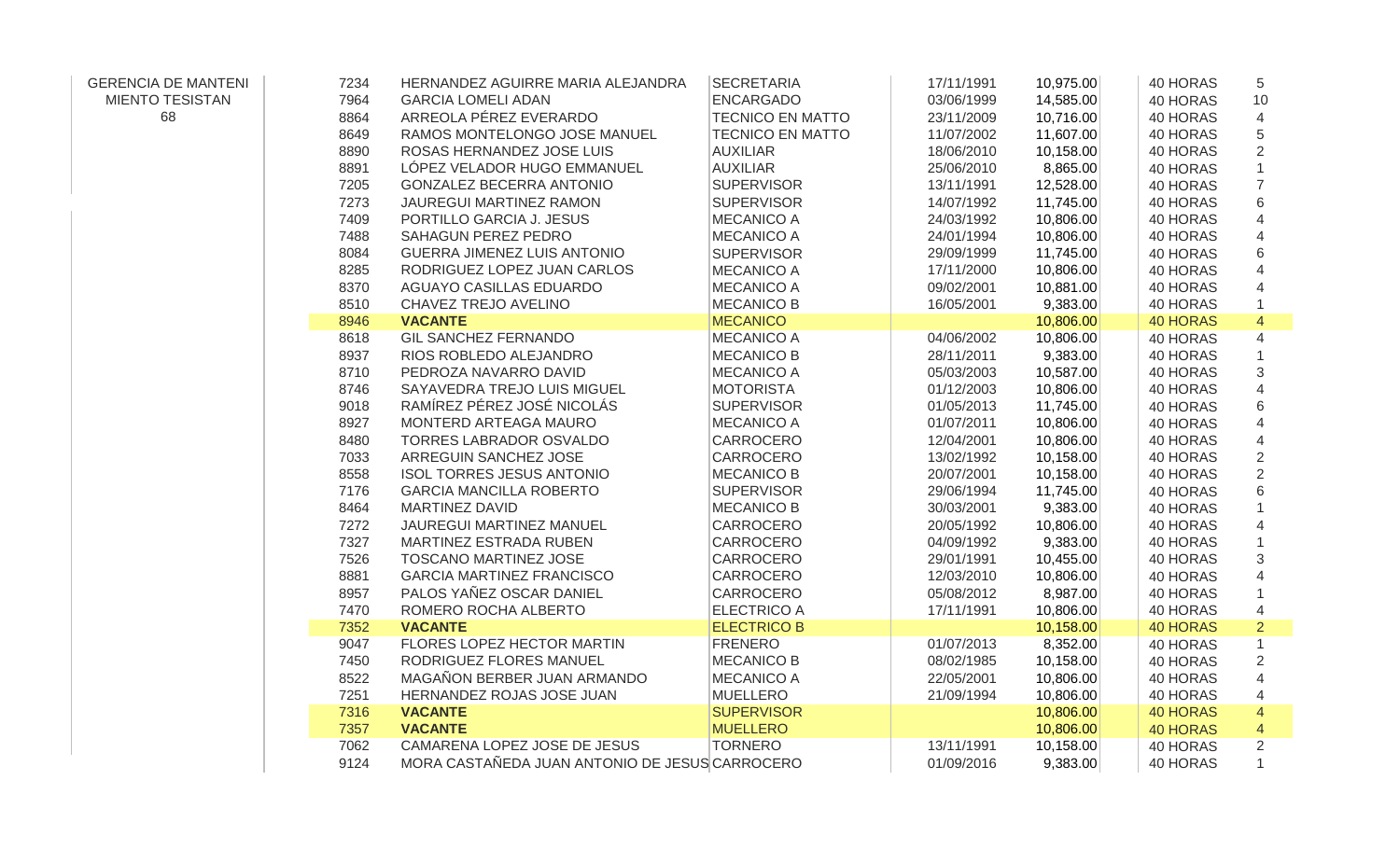| 7134 | <b>VACANTE</b>                   | <b>SOLDADOR</b>              |            | 10,158.00  | <b>40 HORAS</b> | $\overline{2}$ |
|------|----------------------------------|------------------------------|------------|------------|-----------------|----------------|
| 7314 | LUNA BARRAGAN MARTIN             | <b>TORNERO</b>               | 02/12/1994 | 10,158.00  | 40 HORAS        | $\overline{2}$ |
| 8582 | SOTO GUILLEN EULISES GABRIEL     | <b>LAVADOR</b>               | 14/08/2001 | 9,383.00   | 40 HORAS        |                |
| 8933 | <b>VACANTE</b>                   | <b>LAVADOR DE UNID</b>       |            | 9,383.00   | <b>40 HORAS</b> |                |
| 8850 | MORA CASTAÑEDA MIGUEL ANGEL      | <b>LAVADOR</b>               | 25/05/2009 | 9,383.00   | 40 HORAS        | 1              |
| 7375 | NUÑO GOMEZ JOSE LUIS             | <b>LAVADOR</b>               | 13/11/1991 | 9,383.00   | 40 HORAS        |                |
| 7161 | GABRIEL ESCOBEDO JOSE MONSERRAT  | <b>TRANSMISIONISTA</b>       | 27/11/1992 | 10,158.00  | 40 HORAS        | $\sqrt{2}$     |
| 7454 | <b>VACANTE</b>                   | <b>MECANICO A</b>            |            | 11,745.00  | <b>40 HORAS</b> | $\,6\,$        |
| 7491 | SALAZAR BOBADILLA JORGE ALBERTO  | <b>TRANSMISIONISTA</b>       | 03/06/1994 | 11,315.00  | 40 HORAS        | 5              |
| 8256 | MORA ENRIQUEZ JUAN ANTONIO       | <b>SUPERVISOR</b>            | 17/10/2000 | 14,869.20  | 40 HORAS        | 10             |
| 8551 | <b>SAHAGUN PEREZ JAIME</b>       | <b>FRENERO</b>               | 11/07/2001 | 10,806.00  | 40 HORAS        | 4              |
| 8913 | PLASCENCIA CERVANTES JUAN PABLO  | CARROCERO                    | 27/01/2011 | 8,287.00   | 40 HORAS        | 1              |
| 8559 | SAHAGUN PEREZ GABRIEL            | <b>ENCARGADO</b>             | 20/07/2001 | 13,132.00  | 40 HORAS        | 8              |
| 8568 | <b>GALVAN JIMENEZ AGUSTIN</b>    | <b>FRENERO</b>               | 02/08/2001 | 10,806.00  | 40 HORAS        | $\overline{4}$ |
| 7160 | <b>FUENTES RODRIGUEZ ERNESTO</b> | <b>ELECTRICO A</b>           | 13/11/1991 | 10,806.00  | 40 HORAS        | $\overline{4}$ |
| 7220 | <b>GONZALEZ VERA ALEXANDER</b>   | <b>ELECTRICO A</b>           | 26/01/1993 | 10,806.00  | 40 HORAS        | $\overline{4}$ |
| 7510 | SIMENTAL CERVANTES JOSE PABLO    | <b>ELECTRICO A</b>           | 06/02/1993 | 10,806.00  | 40 HORAS        | 4              |
| 7993 | FERNANDEZ FLORES FEDERICO        | <b>ELECTRICO A</b>           | 09/07/1999 | 10,806.00  | 40 HORAS        | $\overline{4}$ |
| 7074 | CARRILLO RIVAS GUILLERMO         | <b>MECANICO B</b>            | 30/04/1993 | 10,158.00  | 40 HORAS        | $\overline{2}$ |
| 7306 | LOPEZ VILLASEÑOR ISIDRO          | <b>MECANICO A</b>            | 15/11/1991 | 10,806.00  | 40 HORAS        | $\overline{4}$ |
| 9084 | JARERO CAMPECHANO JUAN ANTONIO   | <b>MECANICO A</b>            | 01/03/2014 | 10,881.00  | 40 HORAS        | $\overline{4}$ |
| 8960 | <b>VACANTE</b>                   | <b>TORNERO</b>               |            | 10,158.00  | <b>40 HORAS</b> | $\overline{2}$ |
| 8498 | <b>VACANTE</b>                   | <b>MECANICO A</b>            |            | 10,806.00  | <b>40 HORAS</b> | $\overline{4}$ |
| 8886 | <b>VACANTE</b>                   | <b>LLANTERO</b>              |            | 9,383.00   | <b>40 HORAS</b> | $\mathbf{1}$   |
| 9007 | <b>VACANTE</b>                   | <b>JEFE TALLER</b>           |            | 13,480.00  | <b>40 HORAS</b> | $\overline{9}$ |
| 9117 | CORDOVA COVARRUBIAS ARTURO       | <b>GERENTE DE MANTENIMIE</b> | 01/10/2015 | 33,893.00  | 40 HORAS        | 19             |
|      | <b>TOTAL</b>                     |                              |            | 750,777.20 |                 |                |
|      |                                  |                              |            |            |                 |                |
|      |                                  |                              |            |            |                 |                |
| 7014 | <b>VACANTE</b>                   | <b>OPERADOR GRUAS</b>        |            | 10,158.00  | <b>40 HORAS</b> | $\overline{2}$ |
| 7100 | <b>CHAVARIN GOMEZ BERNABE</b>    | <b>SOLDADOR</b>              | 24/02/1993 | 10,158.00  | 40 HORAS        | $\overline{2}$ |
| 7107 | DE ANDA GONZALEZ ISMAEL          | <b>ELECTRICO A</b>           | 13/11/1991 | 10,806.00  | 40 HORAS        | 4              |
| 7914 | CARDENAS GRANADOS HUGO ENRIQUE   | <b>OPERADOR GRUAS</b>        | 12/04/1999 | 10,806.00  | 40 HORAS        | 4              |
| 7928 | <b>JAUREGUI FLORES OMAR</b>      | <b>AUXILIAR</b>              | 22/04/1999 | 8,608.00   | 40 HORAS        | 1              |
| 7340 | MERCADO LUNA JOSE DE JESUS       | <b>MECANICO A</b>            | 20/07/1992 | 10,806.00  | 40 HORAS        | 4              |
| 8064 | BARAJAS PEREZ GASPAR ANTONIO     | <b>MECANICO A</b>            | 07/09/1999 | 10,806.00  | 40 HORAS        | 4              |
| 8177 | RODRIGUEZ GONZALEZ CARLOS        | <b>ELECTRICO B</b>           | 16/03/2000 | 10,158.00  | 40 HORAS        | $\overline{2}$ |
| 8574 | MORALES GARCIA CRISANTO          | <b>MECANICO B</b>            | 10/08/2001 | 9,903.00   | 40 HORAS        | $\overline{2}$ |
| 8949 | AGUILAR MORA ALEJANDRO           | <b>MECANICO</b>              | 12/07/2012 | 10,806.00  | 40 HORAS        | 4              |
| 8436 | FRIAS GUZMAN JUAN JOSE           | <b>MECANICO B</b>            | 29/01/2001 | 10,158.00  | 40 HORAS        | $\overline{2}$ |
|      |                                  |                              |            |            |                 |                |

TALLER 373 20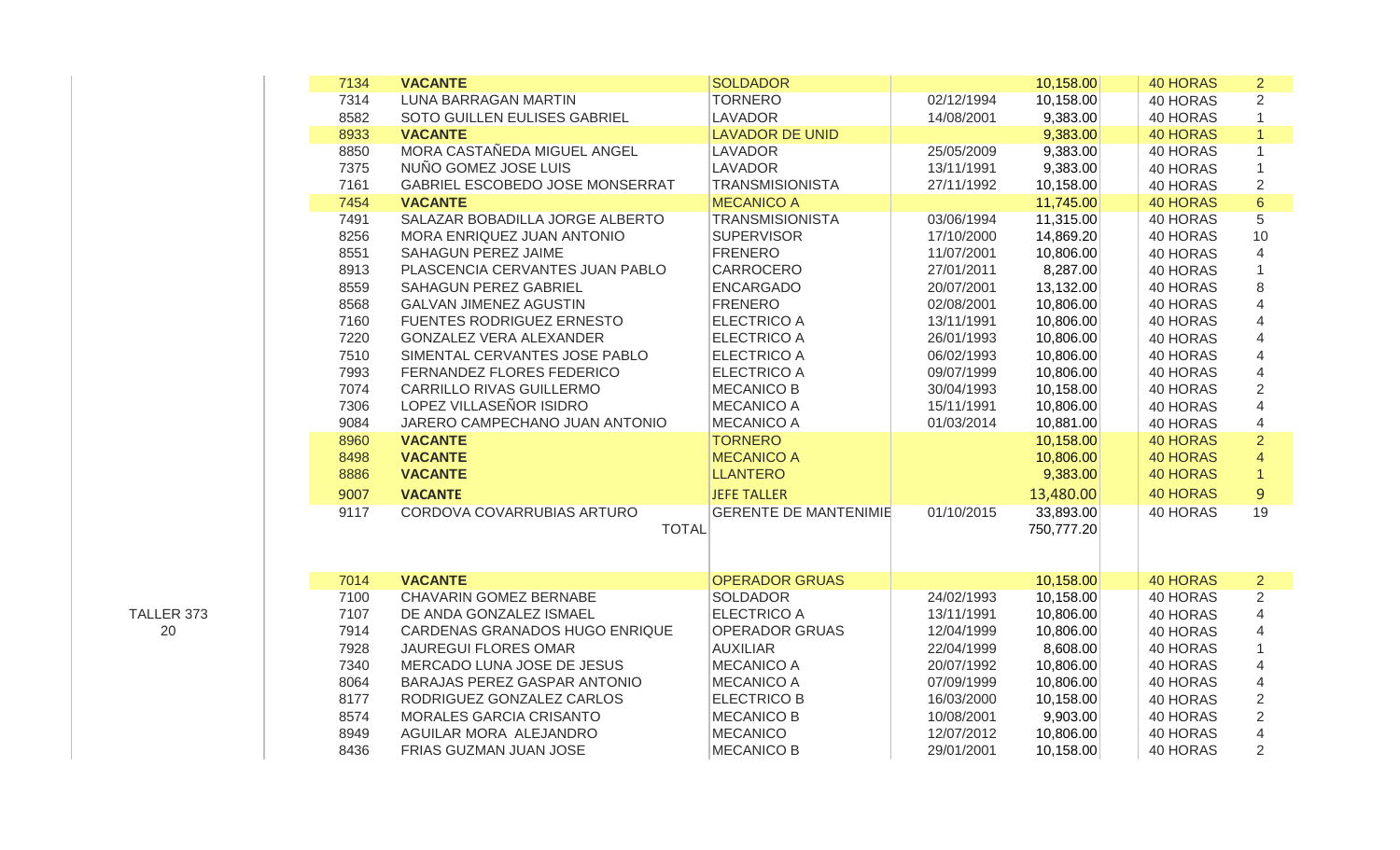|                    |              | 8496<br>8547 | ORTEGA GABRIEL RAMON<br>GALVEZ CORDERO JOSE FRANCISCO | <b>MECANICO B</b><br><b>MECANICO B</b> | 04/05/2001<br>05/07/2001 | 10,158.00<br>10,158.00 | 40 HORAS<br>40 HORAS | 2<br>$\sqrt{2}$           |
|--------------------|--------------|--------------|-------------------------------------------------------|----------------------------------------|--------------------------|------------------------|----------------------|---------------------------|
|                    |              | 8567         | <b>VACANTE</b>                                        | <b>FRENERO</b>                         |                          | 10,806.00              | <b>40 HORAS</b>      | $\overline{4}$            |
|                    |              | 8530         | RAMOS ROBLES ENRIQUE                                  | <b>ELECTRICO</b>                       | 29/05/2001               | 10,158.00              | 40 HORAS             | $\overline{2}$            |
|                    |              | 8650         | <b>GONZALEZ TORRES RAFAEL</b>                         | <b>MECANICO B</b>                      | 12/07/2002               | 10,158.00              | 40 HORAS             | $\overline{2}$            |
|                    |              | 9072         | ZAMARRIPA MORALES FRANCISCO JAVIER                    | MECANICO                               | 21/08/2013               | 8,683.00               | 40 HORAS             | $\mathbf{1}$              |
|                    |              | 9048         | OCHOA ZUÑIGA SANTOS                                   | LLANTERO                               | 01/07/2013               | 9,383.00               | 40 HORAS             | $\mathbf{1}$              |
|                    |              | 8552         | <b>VACANTE</b>                                        | <b>MECANICO A</b>                      |                          | 9,903.00               | <b>40 HORAS</b>      | $\overline{2}$            |
|                    |              | 8543         | <b>VACANTE</b>                                        | <b>MECANICO A</b>                      |                          | 10,158.00              | <b>40 HORAS</b>      | $\overline{2}$            |
|                    |              |              | <b>TOTAL</b>                                          |                                        |                          | 202,738.00             |                      |                           |
|                    |              | 9056         | RIOS PEREZ UDELMO                                     | <b>CARROCERO</b>                       | 18/07/2013               | 10,158.00              | 40 HORAS             | 2                         |
|                    |              | 7478         | RUIZ BARBA JOSE                                       | <b>MECANICO B</b>                      | 13/11/1991               | 10,158.00              | 40 HORAS             | $\overline{2}$            |
| TALLER 371         |              | 8675         | LOMELI RODRIGUEZ LUIS ESTEBAN                         | <b>SUPERVISOR SERV. EXP</b>            | 28/08/2002               | 13,551.00              | 40 HORAS             | 9                         |
| 3                  |              |              | <b>TOTAL</b>                                          |                                        |                          | 33,867.00              |                      |                           |
|                    |              |              | TOTAL PERSONAL ADMINISTRATIVO                         | 281                                    |                          |                        |                      |                           |
|                    |              |              |                                                       |                                        |                          |                        |                      |                           |
|                    |              |              |                                                       |                                        |                          |                        |                      |                           |
|                    |              |              |                                                       |                                        |                          |                        |                      |                           |
|                    |              |              |                                                       |                                        |                          |                        |                      |                           |
|                    |              |              |                                                       |                                        |                          |                        |                      |                           |
|                    | $\mathbf{C}$ | 63           | SANCHEZ HUERTA JUAN FRANCISCO                         | CONDUCTOR CERTIFICAD                   | 02/02/1993               | 10,500.00              |                      | 3                         |
|                    |              | 72           | RIOS SEPULVEDA ARTURO                                 | <b>CONDUCTOR</b>                       | 31/08/1985               | 10,500.00              |                      |                           |
| <b>CONDUCTORES</b> |              | 201          | PLASCENCIA TORRES NICOLAS                             | <b>CONDUCTOR</b>                       | 08/11/1984               | 10,500.00              |                      | $\frac{3}{3}$             |
| 411                |              | 247          | MARTINEZ GONZALEZ JOSE PEDRO                          | <b>CONDUCTOR</b>                       | 28/10/1987               | 10,500.00              |                      | $\mathfrak{S}$            |
|                    |              | 260          | RIZO GONZALEZ ANTONIO                                 | CONDUCTOR CERTIFICAD                   | 23/09/1991               | 10,500.00              |                      | $\sqrt{3}$                |
|                    |              | 263          | ARANA DIAZ NEMESIO                                    | <b>CONDUCTOR CERTIFICAD</b>            | 03/06/1983               | 10,500.00              |                      | $\ensuremath{\mathsf{3}}$ |
|                    |              | 356          | RUIZ CISNEROS JUAN ANTONIO                            | CONDUCTOR CERTIFICAD                   | 30/08/1991               | 10,500.00              |                      | $\ensuremath{\mathsf{3}}$ |
|                    |              | 379          | PEREZ FLEMATE J TRINIDAD                              | CONDUCTOR CERTIFICAD                   | 12/06/1992               | 10,500.00              |                      | $\mathsf 3$               |
|                    |              | 383          | TEJEDA IÑIGUEZ J. GUADALUPE                           | CONDUCTOR CERTIFICAD                   | 16/06/1992               | 10,500.00              |                      | 3                         |
|                    |              |              |                                                       |                                        |                          |                        |                      |                           |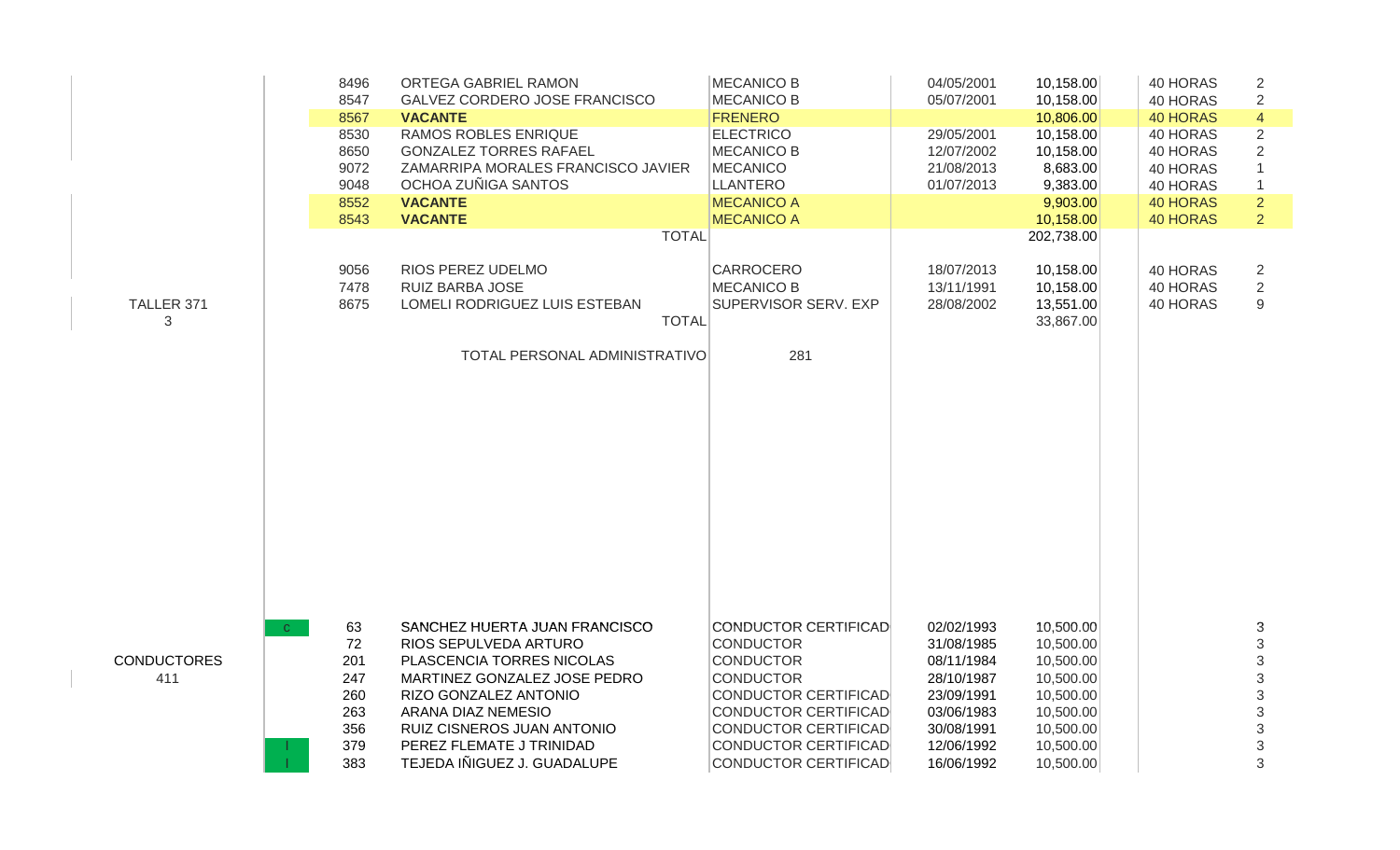|                          | U            | 435  | <b>CRUZ IBARRA JUAN</b>            | <b>CONDUCTOR</b>            | 16/11/1987 | 10,500.00 | 3              |
|--------------------------|--------------|------|------------------------------------|-----------------------------|------------|-----------|----------------|
|                          |              | 448  | <b>VARGAS LEON RIGOBERTO</b>       | <b>CONDUCTOR CERTIFICAD</b> | 26/06/1992 | 10,500.00 | 3              |
|                          |              | 494  | CHAVEZ GONZALEZ INDALECIO          | <b>CONDUCTOR CERTIFICAD</b> | 15/08/1991 | 10,500.00 | 3              |
|                          | $\cup$       | 517  | LOPEZ ROSALIO                      | <b>CONDUCTOR CERTIFICAD</b> | 10/12/1987 | 10,500.00 | 3              |
|                          |              | 622  | SANCHEZ MERCADO MANUEL             | <b>CONDUCTOR CERTIFICAD</b> | 15/02/1993 | 10,500.00 | 3              |
|                          |              | 845  | LEGAZPI RUAN JOSE ISMAEL           | <b>CONDUCTOR CERTIFICAD</b> | 22/11/1984 | 10,500.00 | 3              |
|                          | U            | 933  | NUÑO VELAZQUEZ JOSE MARIA          | <b>CONDUCTOR CERTIFICAD</b> | 06/12/1991 | 10,500.00 | 3              |
|                          | $\cup$       | 1026 | RUELAS RUELAS ALBERTO              | <b>CONDUCTOR</b>            | 18/12/1991 | 10,500.00 | 3              |
|                          |              | 1030 | <b>GARCIA BUSTOS JOSE DE JESUS</b> | <b>CONDUCTOR</b>            | 06/07/1972 | 10,500.00 | 3              |
|                          |              | 1190 | <b>MATA SALCIDO DAVID</b>          | CONDUCTOR CERTIFICAD        | 27/07/1993 | 10,500.00 | 3              |
|                          | U            | 1232 | <b>GRACILIANO ISABELES PABLO</b>   | <b>CONDUCTOR CERTIFICAD</b> | 26/03/1993 | 10,500.00 | 3              |
|                          |              | 1471 | DE LEON REYES RICARDO              | <b>CONDUCTOR CERTIFICAD</b> | 07/05/1993 | 10,500.00 | 3              |
|                          |              | 1552 | ROSALES OLVERA ALFREDO             | CONDUCTOR CERTIFICAD        | 06/08/1984 | 10,500.00 | $\sqrt{3}$     |
|                          |              | 1831 | HERNANDEZ FLORES FRANCISCO         | <b>CONDUCTOR</b>            | 07/10/1992 | 10,500.00 | $\sqrt{3}$     |
|                          |              | 1844 | JAIME MORA RAFAEL                  | <b>CONDUCTOR CERTIFICAD</b> | 26/12/1985 | 10,500.00 | 3              |
|                          |              | 1910 | SIFUENTES MORALES JOSE GUADALUPE   | CONDUCTOR CERTIFICAD        | 02/02/1989 | 10,500.00 | 3              |
|                          | U.           | 1930 | <b>GARCIA ISLAS IGNACIO</b>        | <b>CONDUCTOR</b>            | 09/06/1993 | 10,500.00 | 3              |
|                          |              | 1977 | DUEÑAS CASTILLO FRANCISCO JAVIER   | <b>CONDUCTOR</b>            | 13/02/1989 | 10,500.00 | 3              |
|                          |              | 2025 | <b>CAMPOS VILLAGRANA FELIPE</b>    | <b>CONDUCTOR</b>            | 17/12/1992 | 10,500.00 | 3              |
|                          |              | 2080 | PEREZ HERNANDEZ ELIAS              | <b>CONDUCTOR CERTIFICAD</b> | 14/01/1993 | 10,500.00 | 3              |
|                          |              | 2149 | GOMEZ ZAMORA JOSE EDUARDO          | CONDUCTOR CERTIFICAD        | 28/06/1993 | 10,500.00 | $\mathfrak{S}$ |
|                          |              | 2176 | CEJA VILLALOBOS ENRIQUE            | <b>CONDUCTOR</b>            | 02/07/1993 | 10,500.00 | 3              |
|                          |              | 2352 | VELAZQUEZ HERNANDEZ JESUS          | <b>CONDUCTOR</b>            | 07/08/1986 | 10,500.00 | 3              |
|                          | U            | 2384 | <b>TORRES GERARDO</b>              | <b>CONDUCTOR</b>            | 29/10/1993 | 10,500.00 | 3              |
|                          |              | 2390 | <b>REYES MACIAS RAMIRO</b>         | <b>CONDUCTOR CERTIFICAD</b> | 05/11/1993 | 10,500.00 | $\sqrt{3}$     |
|                          |              | 2446 | TLAHUISTLA VAZQUEZ LEANDRO         | <b>CONDUCTOR CERTIFICAD</b> | 13/12/1993 | 10,500.00 | 3              |
|                          |              | 2489 | RODRIGUEZ LOPEZ EUSEBIO            | <b>CONDUCTOR CERTIFICAD</b> | 18/10/1993 | 10,500.00 | 3              |
|                          | U            | 2532 | DELGADILLO FLORES JUAN             | <b>CONDUCTOR CERTIFICAD</b> | 26/01/1994 | 10,500.00 | 3              |
|                          | U            | 2558 | LOPEZ NUÑEZ ALBERTO RUBEN          | <b>CONDUCTOR CERTIFICAD</b> | 23/10/1989 | 10,500.00 | 3              |
|                          | U.           | 2606 | ACOSTA SANJUAN MARCELINO           | <b>CONDUCTOR CERTIFICAD</b> | 28/07/1994 | 10,500.00 | 3              |
|                          |              | 2631 | LUPERCIO MENDOZA RIGOBERTO         | <b>CONDUCTOR CERTIFICAD</b> | 11/08/1994 | 10,500.00 | 3              |
|                          |              | 2676 | <b>CASILLAS BENITES ROBERTO</b>    | CONDUCTOR CERTIFICAD        | 29/08/1994 | 10,500.00 | 3              |
|                          |              | 2703 | CRUZ VELAZCO ALBERTO               | CONDUCTOR CERTIFICAD        | 08/09/1994 | 10,500.00 | 3              |
|                          |              | 2722 | NILA DIEGO JUAN CARLOS             | <b>CONDUCTOR CERTIFICAD</b> | 22/09/1994 | 10,500.00 | 3              |
|                          |              | 2725 | NAVARRO MONTES MIGUEL ANGEL        | <b>CONDUCTOR CERTIFICAD</b> | 02/01/1990 | 10,500.00 | 3              |
|                          |              | 2728 | CANTO CANUL JORGE ALEJANDRO        | <b>CONDUCTOR CERTIFICAD</b> | 23/09/1994 | 10,500.00 | 3              |
|                          |              | 2736 | PADILLA REYES AGUSTIN              | <b>CONDUCTOR CERTIFICAD</b> | 01/10/1994 | 10,500.00 | 3              |
|                          |              | 2764 | <b>FARIAS GARCIA ENRIQUE</b>       | CONDUCTOR CERTIFICAD        | 24/11/1994 | 10,500.00 | 3              |
| <b>INCAPACIDAD 1 AÑO</b> | $\mathbb{R}$ | 2773 | <b>GONZALEZ DELGADILLO ISMAEL</b>  | <b>CONDUCTOR CERTIFICAD</b> | 31/01/1987 | 10,500.00 | 3              |
|                          |              | 2779 | NAVARRO AGUAYO JOSE FEDERICO       | <b>CONDUCTOR CERTIFICAD</b> | 26/12/1994 | 10,500.00 | 3              |
|                          |              | 2787 | <b>GALLO LOPEZ J. JESUS</b>        | <b>CONDUCTOR</b>            | 01/02/1995 | 10,500.00 | 3              |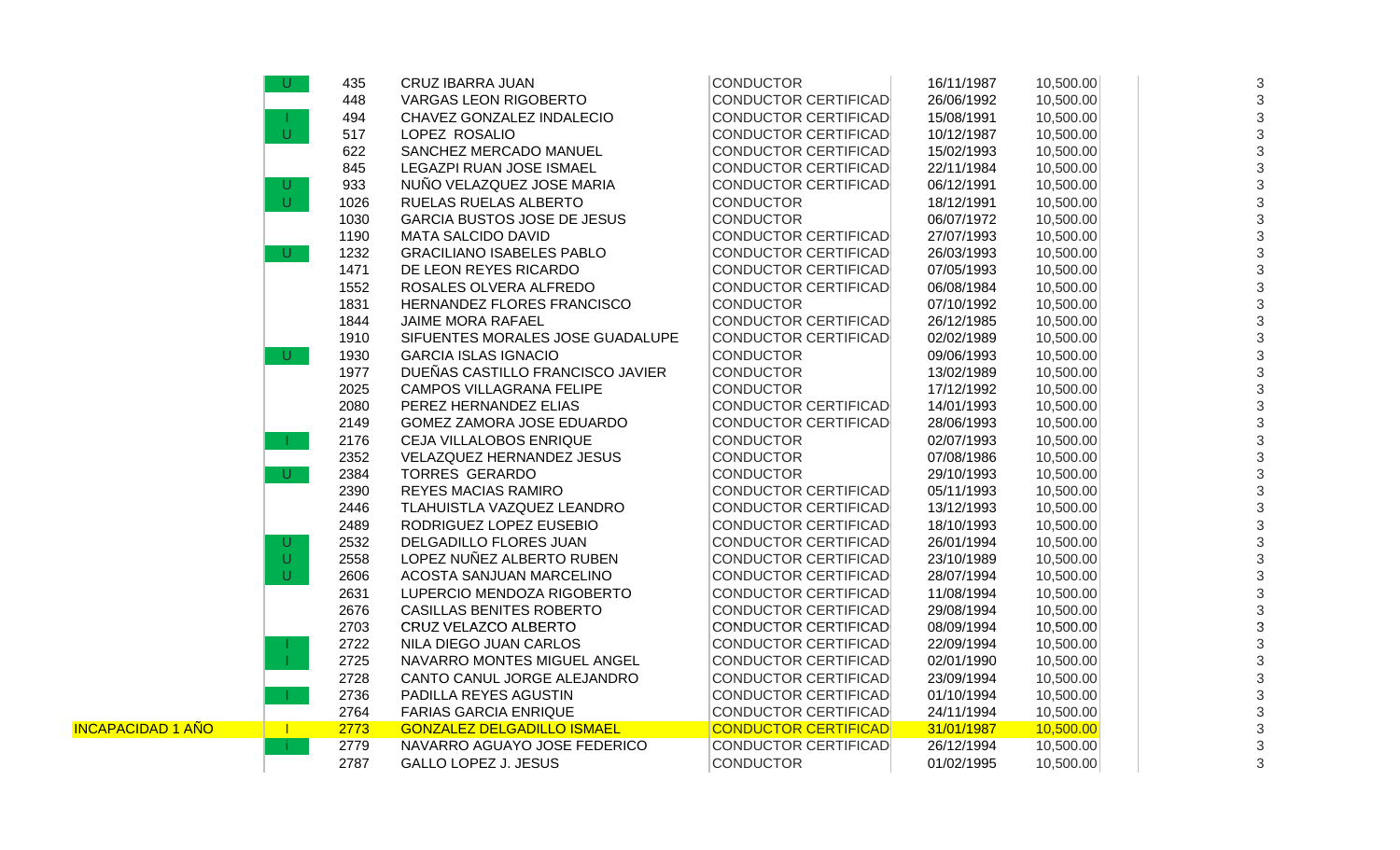|        | 2841 | ZUÑIGA FLORES JOSE EUSEBIO            | <b>CONDUCTOR</b>            | 27/02/1987 | 10,500.00 | $\sqrt{3}$     |
|--------|------|---------------------------------------|-----------------------------|------------|-----------|----------------|
| U      | 2849 | <b>TURRUBIATES GUERRA PEDRO</b>       | <b>CONDUCTOR CERTIFICAD</b> | 28/02/1987 | 10,500.00 | $\mathfrak{Z}$ |
| $\cup$ | 2858 | <b>CUEVAS LARA SERGIO</b>             | <b>CONDUCTOR CERTIFICAD</b> | 06/02/1996 | 10,500.00 | 3              |
|        | 2914 | LOPEZ CORTES JAVIER                   | <b>CONDUCTOR CERTIFICAD</b> | 22/02/1996 | 10,500.00 | $\mathfrak{S}$ |
|        | 2938 | CASTILLO CORNEJO EFRAIN               | <b>CONDUCTOR CERTIFICAD</b> | 06/03/1990 | 10,500.00 | 3              |
|        | 2956 | AVELAR VILLA MAXIMO                   | <b>CONDUCTOR</b>            | 12/03/1990 | 10,500.00 | 3              |
|        | 2964 | DIAZ SANTIAGO JUAN MANUEL             | CONDUCTOR CERTIFICAD        | 19/03/1990 | 10,500.00 | 3              |
|        | 2977 | EULLOQUI MUÑIZ FEDERICO               | <b>CONDUCTOR CERTIFICAD</b> | 19/03/1990 | 10,500.00 | 3              |
|        | 2998 | <b>CEBRERO GARCIA SAUL</b>            | <b>CONDUCTOR CERTIFICAD</b> | 13/03/1996 | 10,500.00 | $\mathfrak{Z}$ |
|        | 3029 | <b>FIGUEROA MONTES ENRIQUE</b>        | CONDUCTOR CERTIFICAD        | 02/04/1992 | 10,500.00 | $\mathfrak{S}$ |
|        | 3048 | MARTINEZ DUEÑAS JESUS                 | <b>CONDUCTOR</b>            | 07/04/1992 | 10,500.00 | $\mathfrak{S}$ |
|        | 3118 | RAZON RIVERA ALBERTO                  | <b>CONDUCTOR CERTIFICAD</b> | 03/02/1997 | 10,500.00 | 3              |
| $\cup$ | 3143 | AGUILAR GRAJEDA JOSE DE JES           | <b>CONDUCTOR CERTIFICAD</b> | 24/05/1990 | 10,500.00 | $\mathfrak{S}$ |
|        | 3180 | REYES CORTES JUAN CARLOS              | <b>CONDUCTOR CERTIFICAD</b> | 09/03/1998 | 10,500.00 | $\mathfrak{S}$ |
|        | 3202 | LOPEZ QUIRARTE VALENTIN               | <b>CONDUCTOR</b>            | 22/04/1998 | 10,500.00 | 3              |
|        | 3241 | MEZA HERNANDEZ JOSE JUAN              | <b>CONDUCTOR</b>            | 17/07/1998 | 10,500.00 | 3              |
|        | 3246 | <b>VARGAS CASTRO REYES</b>            | <b>CONDUCTOR CERTIFICAD</b> | 18/07/1998 | 10,500.00 | 3              |
|        | 3250 | ROMAN JOSE RAUL                       | <b>CONDUCTOR CERTIFICAD</b> | 22/07/1998 | 10,500.00 | 3              |
|        | 3280 | ZAVALA GALVAN ISIDORO                 | <b>CONDUCTOR CERTIFICAD</b> | 27/08/1998 | 10,500.00 | 3              |
|        | 3288 | AGUILERA ALVAREZ JESUS                | <b>CONDUCTOR CERTIFICAD</b> | 03/09/1998 | 10,500.00 | $\mathfrak{S}$ |
| $\cup$ | 3352 | MARTINEZ ALANIZ JOSE ANTONIO          | <b>CONDUCTOR</b>            | 31/10/1998 | 10,500.00 | 3              |
|        | 3370 | ESPINOZA CRUZ JUAN MANUEL             | <b>CONDUCTOR CERTIFICAD</b> | 04/11/1998 | 10,500.00 | 3              |
| $\cup$ | 3425 | FRIAS LOPEZ JOSE MANUEL               | <b>CONDUCTOR</b>            | 16/12/1998 | 10,500.00 | $\mathfrak{S}$ |
|        | 3432 | ESQUIVEL VILLANUEVA RAUL              | <b>CONDUCTOR</b>            | 24/12/1998 | 10,500.00 | 3              |
|        | 3456 | ROMERO CORTES ROBERTO                 | <b>CONDUCTOR CERTIFICAD</b> | 14/01/1999 | 10,500.00 | 3              |
|        | 3470 | ESTRADA URIBE GUSTAVO                 | <b>CONDUCTOR</b>            | 28/01/1999 | 10,500.00 | 3              |
|        | 3481 | VILLANUEVA BARAJAS ISAIAS             | <b>CONDUCTOR CERTIFICAD</b> | 13/11/1991 | 10,500.00 | 3              |
|        | 3518 | PEÑA MANDUJANO HECTOR                 | <b>CONDUCTOR</b>            | 24/02/1999 | 10,500.00 | 3              |
|        | 3523 | PADILLA RUIZ PABLO                    | <b>CONDUCTOR CERTIFICAD</b> | 25/02/1999 | 10,500.00 | 3              |
|        | 3536 | LOPEZ NUÑEZ VICTOR HUGO               | <b>CONDUCTOR CERTIFICAD</b> | 03/03/1999 | 10,500.00 | 3              |
|        | 3652 | AGUILAR MARTINEZ ROBERTO              | <b>CONDUCTOR CERTIFICAD</b> | 28/10/1999 | 10,500.00 | $\mathfrak{S}$ |
|        | 3730 | <b>GARCIA ALVARADO PABLO</b>          | <b>CONDUCTOR CERTIFICAD</b> | 11/09/2000 | 10,500.00 | 3              |
|        | 3750 | REYES DAVALOS ERNESTO                 | <b>CONDUCTOR CERTIFICAD</b> | 06/10/2000 | 10,500.00 | 3              |
|        | 3780 | <b>VERDUZCO MACIAS GUILLERMO</b>      | <b>CONDUCTOR</b>            | 26/10/2000 | 10,500.00 | $\sqrt{3}$     |
|        | 3860 | AGUILAR HERNANDEZ GUILLERMO ELIGIO    | <b>CONDUCTOR</b>            | 05/01/2001 | 10,500.00 | 3              |
|        | 3864 | <b>GONZALEZ RAMIREZ MIGUEL MOISES</b> | <b>CONDUCTOR CERTIFICAD</b> | 08/01/2001 | 10,500.00 | 3              |
|        | 3909 | <b>RIVAS CORTES ENRIQUE</b>           | <b>CONDUCTOR CERTIFICAD</b> | 18/12/2000 | 10,500.00 | 3              |
|        | 3932 | ORNELAS HUERTA JESUS ALEJANDRO        | <b>CONDUCTOR CERTIFICAD</b> | 01/02/2001 | 10,500.00 | 3              |
|        | 3991 | CABRERA DIAZ FEDERICO                 | <b>CONDUCTOR CERTIFICAD</b> | 05/07/2006 | 10,500.00 | 3              |
| $\cup$ | 4048 | <b>GARCIA GARCIA FERNANDO</b>         | <b>CONDUCTOR CERTIFICAD</b> | 20/05/2008 | 10,500.00 | 3              |
|        | 4049 | BEJAR VILLA JOSE CARLOS               | <b>CONDUCTOR CERTIFICAD</b> | 18/08/2008 | 10,500.00 | 3              |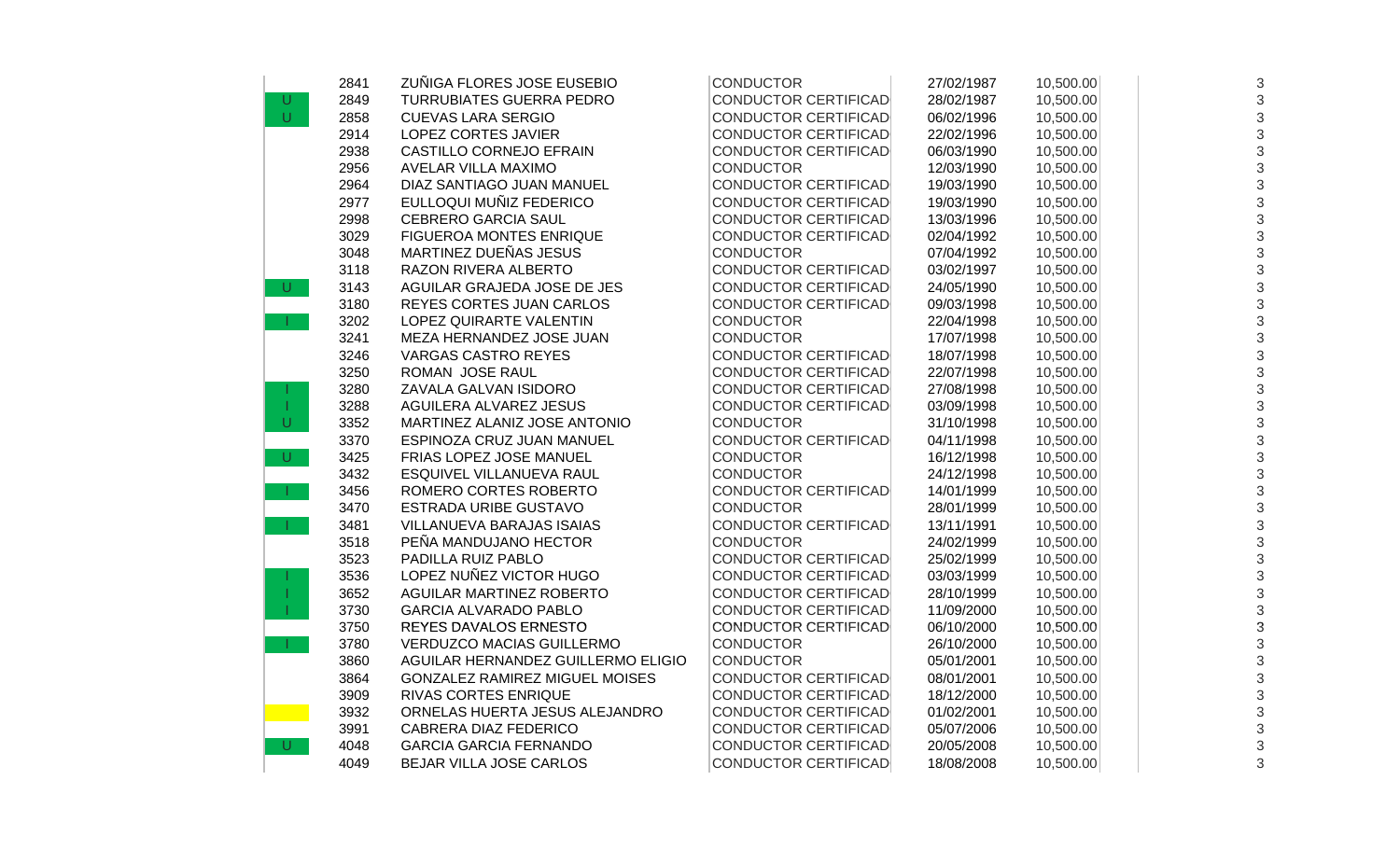|              | 4051 | OROZCO VAQUEZ JESUS EDUARDO      | <b>CONDUCTOR CERTIFICAD</b> | 18/08/2008 | 10,500.00 | 3 |
|--------------|------|----------------------------------|-----------------------------|------------|-----------|---|
| T.           | 4053 | ROSAS GOMEZ FRANCISCO ANTONIO    | <b>CONDUCTOR CERTIFICAD</b> | 18/08/2008 | 10,500.00 | 3 |
|              | 4056 | MOLINA BELIZ JUAN CARLOS         | <b>CONDUCTOR CERTIFICAD</b> | 18/08/2008 | 10,500.00 | 3 |
|              | 4067 | GONZALEZ MELENDEZ JOSE LUIS      | <b>CONDUCTOR CERTIFICAD</b> | 18/09/2008 | 10,500.00 | 3 |
|              | 4071 | LOPEZ GUTIERREZ ALFREDO          | <b>CONDUCTOR CERTIFICAD</b> | 18/09/2008 | 10,500.00 | 3 |
|              | 4095 | SEGURA SILVA JAIME               | <b>CONDUCTOR</b>            | 29/09/2008 | 10,500.00 | 3 |
|              | 4106 | FREGOSO MACIAS OMAR              | CONDUCTOR CERTIFICAD        | 29/09/2008 | 10,500.00 | 3 |
|              | 4122 | ALBA MARTINEZ SALVADOR           | <b>CONDUCTOR CERTIFICAD</b> | 07/10/2008 | 10,500.00 | 3 |
|              | 4134 | OROZCO SORIA FERNANDO            | <b>CONDUCTOR CERTIFICAD</b> | 07/10/2008 | 10,500.00 | 3 |
|              | 4208 | COVARRUBIAS HERNANDEZ FERNANDO   | <b>CONDUCTOR CERTIFICAD</b> | 21/10/2008 | 10,500.00 | 3 |
|              | 4234 | BARRERA LIZAOLA GERARDO          | <b>CONDUCTOR CERTIFICAD</b> | 28/10/2008 | 10,500.00 | 3 |
| U            | 4252 | BAÑUELOS GOMEZ MARIO             | <b>CONDUCTOR CERTIFICAD</b> | 04/11/2008 | 10,500.00 | 3 |
| U            | 4282 | MERCADO GOMEZ JOEL ALEJANDRO     | <b>CONDUCTOR CERTIFICAD</b> | 11/11/2008 | 10,500.00 | 3 |
| T.           | 4288 | TINOCO MORALES JOSE ALFREDO      | <b>CONDUCTOR CERTIFICAD</b> | 11/11/2008 | 10,500.00 | 3 |
|              | 4350 | ANDRADE MACIAS OSCAR             | <b>CONDUCTOR CERTIFICAD</b> | 06/02/2009 | 10,500.00 | 3 |
| $\cup$       | 4368 | RODRIGUEZ DIAZ JOSE MARIO        | <b>CONDUCTOR CERTIFICAD</b> | 06/02/2009 | 10,500.00 | 3 |
|              | 4377 | CABALLERO MORENO JESUS           | <b>CONDUCTOR CERTIFICAD</b> | 12/02/2009 | 10,500.00 | 3 |
|              | 4402 | SILVA OLIVO ISRAEL               | <b>CONDUCTOR</b>            | 12/02/2009 | 10,500.00 | 3 |
|              | 4414 | HERNANDEZ HERNANDEZ GUSTAVO      | <b>CONDUCTOR CERTIFICAD</b> | 25/02/2009 | 10,500.00 | 3 |
|              | 4454 | RODRIGUEZ MAGAÑA JOSE ALBERTO    | <b>CONDUCTOR</b>            | 18/03/2009 | 10,500.00 | 3 |
|              | 4472 | NAVARRO RIVERA MIGUEL ANGEL      | <b>CONDUCTOR CERTIFICAD</b> | 25/03/2009 | 10,500.00 | 3 |
|              | 4480 | FERNANDEZ CAMARENA MARCO ANTONIO | <b>CONDUCTOR</b>            | 29/04/2009 | 10,500.00 | 3 |
|              | 4485 | <b>GONZALEZ OCHOA RAUL</b>       | <b>CONDUCTOR CERTIFICAD</b> | 29/04/2009 | 10,500.00 | 3 |
|              | 4486 | GUTIERREZ ESPARZA VICTOR MANUEL  | CONDUCTOR CERTIFICAD        | 29/04/2009 | 10,500.00 | 3 |
| Т            | 4492 | RAMIREZ SANCHEZ GONZALO          | <b>CONDUCTOR</b>            | 29/04/2009 | 10,500.00 | 3 |
| $\mathsf{U}$ | 4493 | RAMOS MONTERO RAUL               | <b>CONDUCTOR CERTIFICAD</b> | 29/04/2009 | 10,500.00 | 3 |
| $\cup$       | 4517 | LEON RAMIREZ GERARDO             | <b>CONDUCTOR CERTIFICAD</b> | 03/06/2009 | 10,500.00 | 3 |
|              | 4537 | SANTIAGO CASTILLO LEANDRO        | <b>CONDUCTOR CERTIFICAD</b> | 03/06/2009 | 10,500.00 | 3 |
|              | 4544 | LUNA TORRES JOSE CRISTHIAN       | <b>CONDUCTOR CERTIFICAD</b> | 10/06/2009 | 10,500.00 | 3 |
| U.           | 4557 | AGUILAR HERNANDEZ JOSE LUIS      | <b>CONDUCTOR</b>            | 09/09/2009 | 10,500.00 | 3 |
|              | 4559 | <b>BADILLO CORTES RODRIGO</b>    | <b>CONDUCTOR</b>            | 09/09/2009 | 10,500.00 | 3 |
|              | 4623 | GARCIA MAGALLANES OSCAR ANTONIO  | <b>CONDUCTOR</b>            | 03/03/2010 | 10,500.00 | 3 |
|              | 4629 | LAMAS FLORES GILDARDO            | <b>CONDUCTOR CERTIFICAD</b> | 03/03/2010 | 10,500.00 | 3 |
|              | 4678 | <b>ESPINOZA REYES CESAR</b>      | <b>CONDUCTOR</b>            | 12/08/2010 | 10,500.00 | 3 |
|              | 4696 | <b>TORRES IBARRA JORGE</b>       | <b>CONDUCTOR CERTIFICAD</b> | 19/08/2010 | 10,500.00 | 3 |
|              | 4706 | PRECIADO ARIAS MARIO FERNANDO    | <b>CONDUCTOR CERTIFICAD</b> | 07/10/2010 | 10,500.00 | 3 |
|              | 4722 | OROZCO SILVA ROBERTO             | <b>CONDUCTOR CERTIFICAD</b> | 28/10/2010 | 10,500.00 | 3 |
|              | 4724 | RODRIGUEZ FELIX FRANCISCO JAVIER | <b>CONDUCTOR CERTIFICAD</b> | 22/10/2010 | 10,500.00 | 3 |
|              | 4736 | LEGAZPI JAUREGUI MAXIMO ROLANDO  | <b>CONDUCTOR CERTIFICAD</b> | 03/11/2010 | 10,500.00 | 3 |
|              | 4737 | MONFIL BENITEZ SAMUEL            | <b>CONDUCTOR CERTIFICAD</b> | 03/11/2010 | 10,500.00 | 3 |
|              | 4753 | MAGAÑA LARA JAIME                | <b>CONDUCTOR CERTIFICAD</b> | 17/11/2010 | 10,500.00 | 3 |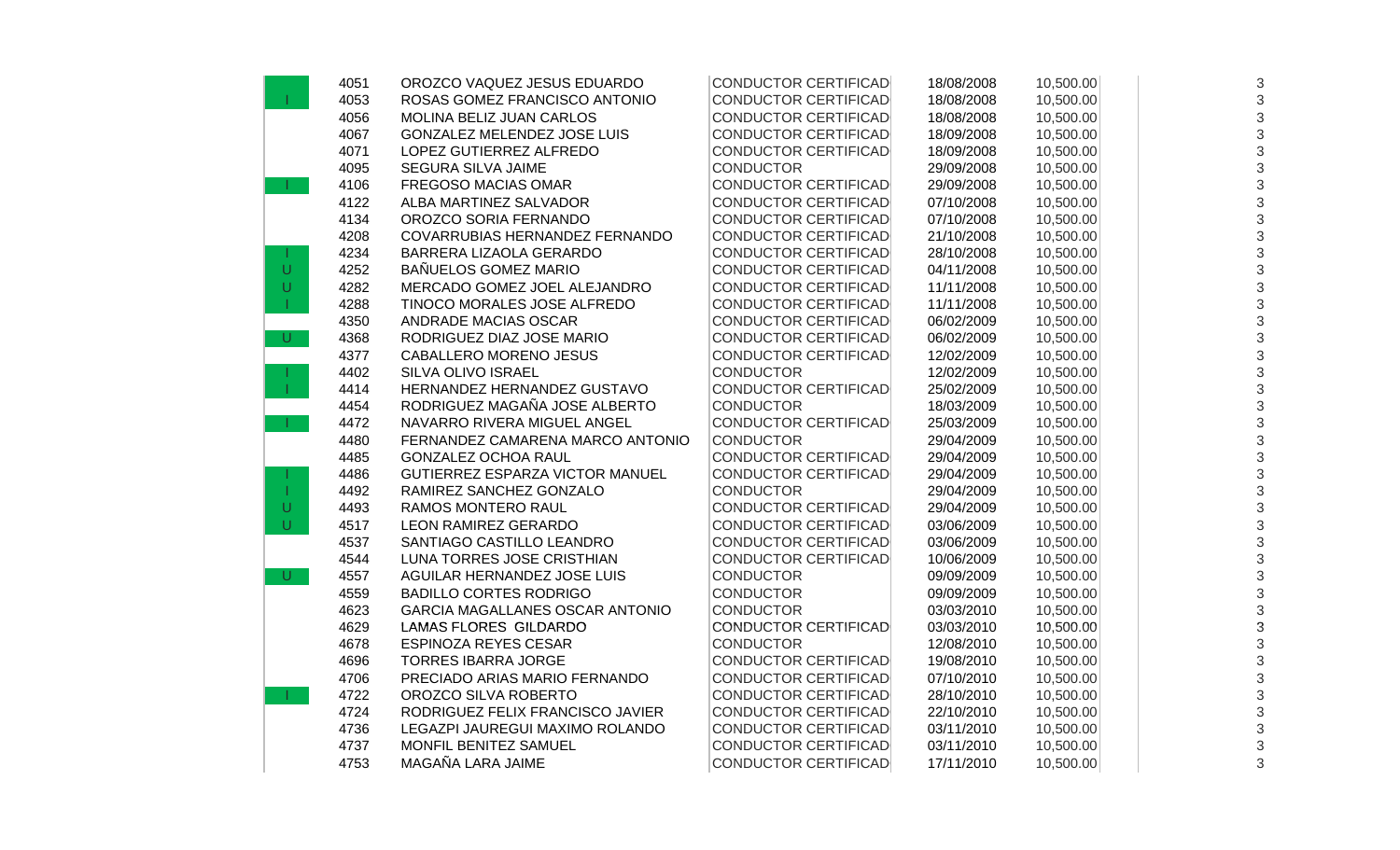|                   | 4794                        | CHAVEZ NAVA JESUS SALVADOR          | <b>CONDUCTOR</b>            | 03/02/2011 | 10,500.00 | 3 |
|-------------------|-----------------------------|-------------------------------------|-----------------------------|------------|-----------|---|
|                   | 4909                        | RODRIGUEZ DURAN MARTIN              | <b>CONDUCTOR CERTIFICAD</b> | 10/06/2011 | 10,500.00 | 3 |
|                   | 4914                        | SIERRA GARCIA JUAN                  | <b>CONDUCTOR CERTIFICAD</b> | 10/06/2011 | 10,500.00 | 3 |
|                   | 4915                        | TORRES RAMOS JOSE GUADALUPE         | <b>CONDUCTOR CERTIFICAD</b> | 10/06/2011 | 10,500.00 | 3 |
|                   | 4979                        | VAZQUEZ RICO LUIS ALBERTO           | <b>CONDUCTOR CERTIFICAD</b> | 04/08/2011 | 10,500.00 | 3 |
|                   | 4980                        | ZAZUETA FAVELA ALEJANDRO            | <b>CONDUCTOR CERTIFICAD</b> | 04/08/2011 | 10,500.00 |   |
|                   | 4982                        | DOMINGUEZ PUGA OMAR ALEJANDRO       | <b>CONDUCTOR</b>            | 01/09/2011 | 10,500.00 | 3 |
| <b>SUSPENDIDO</b> | 4990                        | <b>LAMAS LOPEZ EZEQUIEL</b>         | <b>CONDUCTOR</b>            | 01/09/2011 | 10,500.00 |   |
|                   | 5008                        | RODRIGUEZ TORRES MOISES             | <b>CONDUCTOR CERTIFICAD</b> | 01/09/2011 | 10,500.00 | 3 |
|                   | 5081                        | ROMERO CORTES VICTOR                | <b>CONDUCTOR CERTIFICAD</b> | 24/11/2011 | 10,500.00 | 3 |
|                   | 5088                        | <b>GONZALEZ GUERRERO ANDRES</b>     | <b>CONDUCTOR CERTIFICAD</b> | 30/11/2011 | 10,500.00 |   |
|                   | 5093                        | RODRIGUEZ BARAJAS JUAN MANUEL       | <b>CONDUCTOR CERTIFICAD</b> | 30/11/2011 | 10,500.00 | 3 |
|                   | 5099                        | MEZA CALVARIO SALVADOR JUAN GABRIEL | <b>CONDUCTOR CERTIFICAD</b> | 06/12/2011 | 10,500.00 | 3 |
|                   | 5121<br><b>The Contract</b> | GONZALEZ VILLASEÑOR JAIME           | <b>CONDUCTOR</b>            | 06/01/2012 | 10,500.00 | 3 |
|                   | 5131                        | MARTINEZ LOPEZ JOSE MANUEL          | <b>CONDUCTOR CERTIFICAD</b> | 06/01/2012 | 10,500.00 | 3 |
|                   | 5170                        | MENDOZA SERRANO DAGOBERTO           | <b>CONDUCTOR</b>            | 19/01/2012 | 10,500.00 |   |
|                   | 5186                        | ASCENCIO ESPINOSA JOSE ALVARO       | <b>CONDUCTOR CERTIFICAD</b> | 02/02/2012 | 10,500.00 |   |
|                   | 5189                        | BERNALES CASILLAS FELIX ALFREDO     | <b>CONDUCTOR CERTIFICAD</b> | 02/02/2012 | 10,500.00 | 3 |
|                   | 5194                        | HERMOSILLO CASILLAS JOSE LUIS       | <b>CONDUCTOR CERTIFICAD</b> | 08/02/2012 | 10,500.00 |   |
|                   | 5201                        | RUIZ MIRELES JOSE MANUEL            | <b>CONDUCTOR CERTIFICAD</b> | 02/02/2012 | 10,500.00 | 3 |
|                   | 5262                        | <b>GALVAN PEREZ JUAN CARLOS</b>     | <b>CONDUCTOR</b>            | 03/05/2012 | 10,500.00 | 3 |
|                   | 5267                        | <b>GUERRERO SANCHEZ CARLI</b>       | <b>CONDUCTOR CERTIFICAD</b> | 03/05/2012 | 10,500.00 | 3 |
|                   | 5271                        | LANGARICA LOPEZ JUAN RAMON          | <b>CONDUCTOR CERTIFICAD</b> | 03/05/2012 | 10,500.00 | 3 |
|                   | 5277                        | MENDEZ HERNANDEZ CLAUDIO            | <b>CONDUCTOR CERTIFICAD</b> | 03/05/2012 | 10,500.00 | 3 |
|                   | 5279                        | MERCADO SALGADO JAIME               | <b>CONDUCTOR</b>            | 03/05/2012 | 10,500.00 | 3 |
|                   | 5292                        | RIVERARIOS JOSE MANUEL              | <b>CONDUCTOR CERTIFICAD</b> | 03/05/2012 | 10,500.00 | 3 |
|                   | 5307                        | <b>GARCIA DE ALBA MARIO OSCAR</b>   | <b>CONDUCTOR CERTIFICAD</b> | 30/06/2012 | 10,500.00 |   |
|                   | 5309                        | BARTOLO HERNANDEZ RODOLFO           | <b>CONDUCTOR CERTIFICAD</b> | 02/08/2012 | 10,500.00 |   |
|                   | 5311                        | PEREZ ORTIZ HECTOR                  | <b>CONDUCTOR CERTIFICAD</b> | 28/06/2012 | 10,500.00 | 3 |
|                   | 5318                        | CASTRO DELGADILLO JOSE LUIS         | <b>CONDUCTOR</b>            | 02/08/2012 | 10,500.00 | 3 |
|                   | 5360                        | JIMENEZ QUINTERO FELIPE             | <b>CONDUCTOR</b>            | 01/09/2012 | 10,500.00 | 3 |
|                   | 5365                        | MONREAL ZARATE JUAN JOSE            | <b>CONDUCTOR CERTIFICAD</b> | 01/09/2012 | 10,500.00 |   |
|                   | 5370                        | RIVERA QUEZADA JORGE ANTONIO        | <b>CONDUCTOR</b>            | 01/09/2012 | 10,500.00 | 3 |
|                   | 5375                        | AGUILAR MACIAS MIGUEL ANGEL         | <b>CONDUCTOR CERTIFICAD</b> | 18/10/2012 | 10,500.00 | 3 |
|                   | 5378                        | ARVIZU PERALES GUSTAVO              | <b>CONDUCTOR</b>            | 18/10/2012 | 10,500.00 | 3 |
|                   | 5401                        | MEDINA AGUIRRE FRANCISCO            | <b>CONDUCTOR CERTIFICAD</b> | 18/10/2012 | 10,500.00 | 3 |
|                   | 5408                        | PEÑA RAYGOZA MARIO ALBERTO          | <b>CONDUCTOR CERTIFICAD</b> | 18/10/2012 | 10,500.00 | 3 |
|                   | 5410                        | PLASCENCIA RUIZ EFRAIN              | <b>CONDUCTOR</b>            | 18/10/2012 | 10,500.00 |   |
|                   | 5438                        | GONZALEZ MIRANDA PEDRO              | <b>CONDUCTOR CERTIFICAD</b> | 23/02/2013 | 10,500.00 | 3 |
|                   | 5442                        | PERFECTO MEZA CRISTIAN ADRIAN       | <b>CONDUCTOR CERTIFICAD</b> | 08/02/2013 | 10,500.00 |   |
|                   | 5448                        | ALAMO AQUINO SALVADOR               | <b>CONDUCTOR</b>            | 28/02/2013 | 10,500.00 | 3 |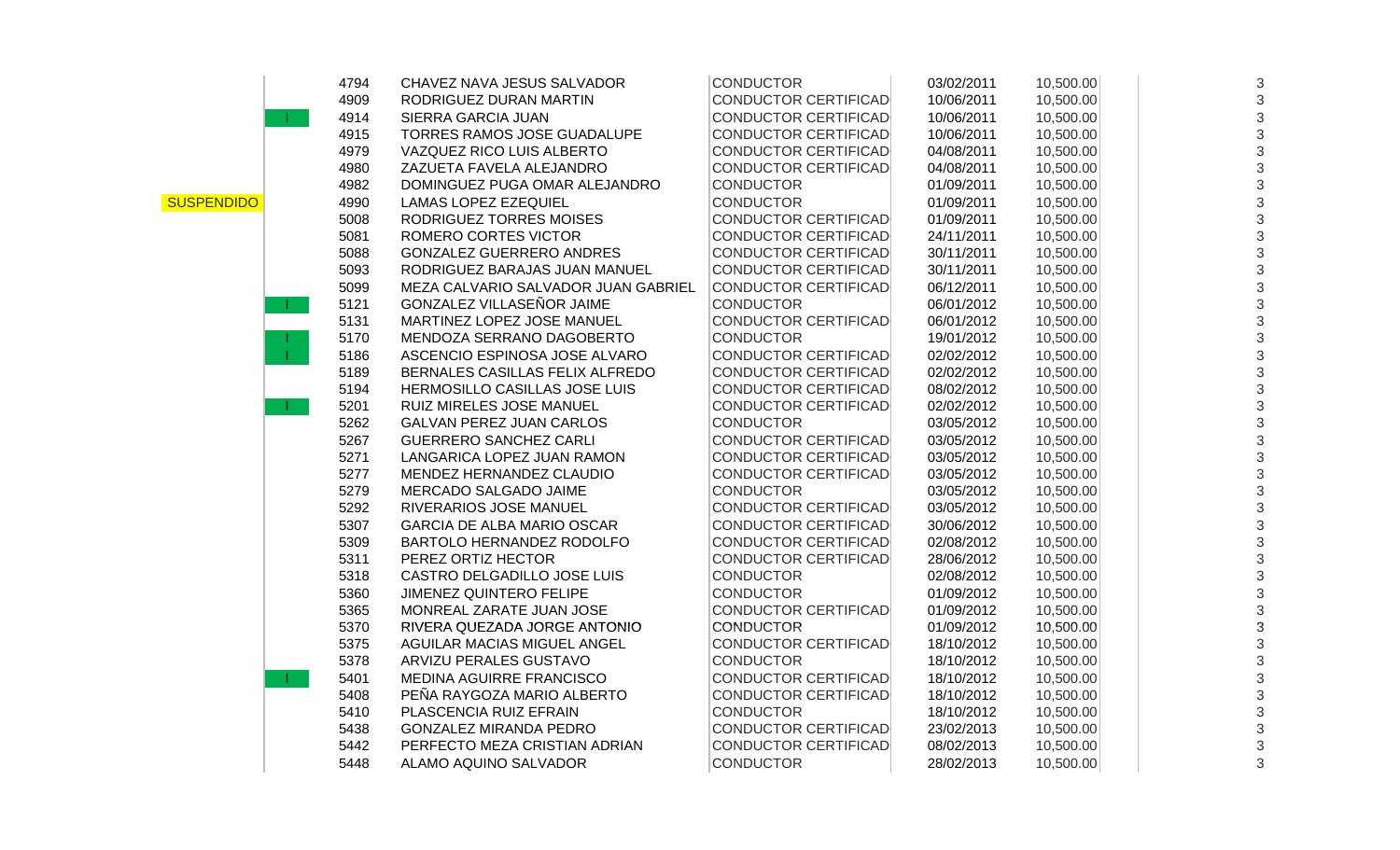|   | 5480 | RAMIREZ CAMACHO JOSE               | <b>CONDUCTOR CERTIFICAD</b> | 14/04/2014 | 10,500.00 | 3 |
|---|------|------------------------------------|-----------------------------|------------|-----------|---|
|   | 5482 | <b>JAUREGUI ROMO GUILLERMO</b>     | <b>CONDUCTOR CERTIFICAD</b> | 14/04/2014 | 10,500.00 | 3 |
|   | 5484 | MARTINEZ SANCHEZ RODOLFO           | <b>CONDUCTOR CERTIFICAD</b> | 14/04/2014 | 10,500.00 | 3 |
| U | 5491 | <b>MAGALLANES SALADO MOISES</b>    | <b>CONDUCTOR CERTIFICAD</b> | 14/04/2014 | 10,500.00 | 3 |
|   | 5493 | MAGAÑA OCHOA CLAUDIO               | <b>CONDUCTOR CERTIFICAD</b> | 14/04/2014 | 10,500.00 | 3 |
|   | 5495 | PERALTA RUIZ RICARDO               | <b>CONDUCTOR CERTIFICAD</b> | 14/04/2014 | 10,500.00 | 3 |
|   | 5497 | MUÑOZ JIMENEZ OSCAR JESUS          | <b>CONDUCTOR CERTIFICAD</b> | 14/04/2014 | 10,500.00 | 3 |
| U | 5504 | SALAZAR LUNA FLORENTINO            | <b>CONDUCTOR CERTIFICAD</b> | 04/06/2014 | 10,500.00 | 3 |
|   | 5510 | CERVANTES VILLEGAS CUITLAHUAC      | <b>CONDUCTOR CERTIFICAD</b> | 24/06/2014 | 10,500.00 | 3 |
|   | 5513 | GARCIA MORENO EDSON ALEJANDRO      | <b>CONDUCTOR CERTIFICAD</b> | 24/06/2014 | 10,500.00 | 3 |
|   | 5515 | <b>GARCIA PRECIADO ENRIQUE</b>     | <b>CONDUCTOR</b>            | 24/06/2014 | 10,500.00 | 3 |
|   | 5521 | SALAZAR LOPEZ SALVADOR             | <b>CONDUCTOR CERTIFICAD</b> | 24/06/2014 | 10,500.00 | 3 |
|   | 5524 | MONTELONGO PEREZ MARIO ALBERTO     | <b>CONDUCTOR CERTIFICAD</b> | 28/06/2014 | 10,500.00 | 3 |
|   | 5526 | BASURTO CAMARENA CRISTOBAL JAVIER  | <b>CONDUCTOR CERTIFICAD</b> | 07/07/2014 | 10,500.00 | 3 |
|   | 5527 | DIAZ ENRIQUEZ FRANCISCO JAVIER     | <b>CONDUCTOR CERTIFICAD</b> | 07/07/2014 | 10,500.00 | 3 |
|   | 5529 | <b>GARCIA JUAREZ JUAN</b>          | <b>CONDUCTOR CERTIFICAD</b> | 07/07/2014 | 10,500.00 | 3 |
|   | 5530 | GONZALEZ VALADEZ JOSE ANTONIO      | <b>CONDUCTOR CERTIFICAD</b> | 07/07/2014 | 10,500.00 | 3 |
|   | 5531 | <b>LANDEROS GARCIA SERGIO</b>      | <b>CONDUCTOR CERTIFICAD</b> | 07/07/2014 | 10,500.00 | 3 |
|   | 5532 | MACIEL JIMENEX HECTOR ADRIAN       | <b>CONDUCTOR CERTIFICAD</b> | 07/07/2014 | 10,500.00 | 3 |
|   | 5534 | <b>MEDINA FLORES EDUARDO</b>       | <b>CONDUCTOR CERTIFICAD</b> | 07/07/2014 | 10,500.00 | 3 |
|   | 5536 | RAMIREZ GONZALEZ ALBERTO           | <b>CONDUCTOR CERTIFICAD</b> | 07/07/2014 | 10,500.00 | 3 |
|   | 5539 | OROZCO VARGAS SALVADOR             | <b>CONDUCTOR CERTIFICAD</b> | 07/07/2014 | 10,500.00 | 3 |
|   | 5540 | ADONA GUERRERO ARTURO              | <b>CONDUCTOR CERTIFICAD</b> | 12/08/2014 | 10,500.00 | 3 |
|   | 5541 | AGUILAR RAMIREZ MIGUEL ANGEL       | <b>CONDUCTOR CERTIFICAD</b> | 12/08/2014 | 10,500.00 | 3 |
|   | 5542 | ARIAS PALACIOS EDUARDO             | <b>CONDUCTOR CERTIFICAD</b> | 12/08/2014 | 10,500.00 | 3 |
|   | 5543 | ARISMENDIS VILLANUEVA MIGUEL ANGEL | <b>CONDUCTOR CERTIFICAD</b> | 12/08/2014 | 10,500.00 | 3 |
|   | 5544 | GARABITO SANDOVAL EFREN HERIBERTO  | <b>CONDUCTOR CERTIFICAD</b> | 12/08/2014 | 10,500.00 | 3 |
|   | 5546 | GOMEZ RODRIGUEZ VICTOR HUGO        | <b>CONDUCTOR CERTIFICAD</b> | 12/08/2014 | 10,500.00 | 3 |
|   | 5547 | GUTIERREZ OROZCO PEDRO DAMIAN      | <b>CONDUCTOR CERTIFICAD</b> | 12/08/2014 | 10,500.00 | 3 |
|   | 5550 | LOPEZ VAZQUEZ HECTOR               | <b>CONDUCTOR CERTIFICAD</b> | 12/08/2014 | 10,500.00 | 3 |
|   | 5551 | MORALES GUZMAN JOSE RAYMUNDO       | <b>CONDUCTOR CERTIFICAD</b> | 12/08/2014 | 10,500.00 | 3 |
|   | 5554 | SANTANA PAREDES JUAN CARLOS        | <b>CONDUCTOR CERTIFICAD</b> | 12/08/2014 | 10,500.00 | 3 |
|   | 5556 | DELGADO CALDERON NICOLAS           | <b>CONDUCTOR CERTIFICAD</b> | 12/08/2014 | 10,500.00 | 3 |
|   | 5557 | AVALOS MENDOZA LUIS MANUEL         | <b>CONDUCTOR CERTIFICAD</b> | 01/09/2014 | 10,500.00 | 3 |
|   | 5564 | <b>GONZALEZ BERNAL HUMBERTO</b>    | <b>CONDUCTOR</b>            | 01/09/2014 | 10,500.00 | 3 |
|   | 5568 | <b>MEJIA GARCIA RAYMUNDO</b>       | <b>CONDUCTOR CERTIFICAD</b> | 01/09/2014 | 10,500.00 | 3 |
|   | 5571 | RODRIGUEZ MURILLO OLIVER IRAM      | <b>CONDUCTOR CERTIFICAD</b> | 01/09/2014 | 10,500.00 | 3 |
|   | 5573 | ZAVALA AVALOS LUIS FELIPE          | <b>CONDUCTOR CERTIFICAD</b> | 01/09/2014 | 10,500.00 | 3 |
|   | 5575 | HERNANDEZ CERVANTES RUBEN MARTIN   | <b>CONDUCTOR</b>            | 01/09/2014 | 10,500.00 | 3 |
|   | 5578 | RODRIGUEZ GARCIA MARCO ANTONIO     | <b>CONDUCTOR CERTIFICAD</b> | 01/09/2014 | 10,500.00 | 3 |
|   | 5587 | GUTIERREZ MARTINEZ JOSE ADRIAN     | <b>CONDUCTOR CERTIFICAD</b> | 17/09/2014 | 10,500.00 | 3 |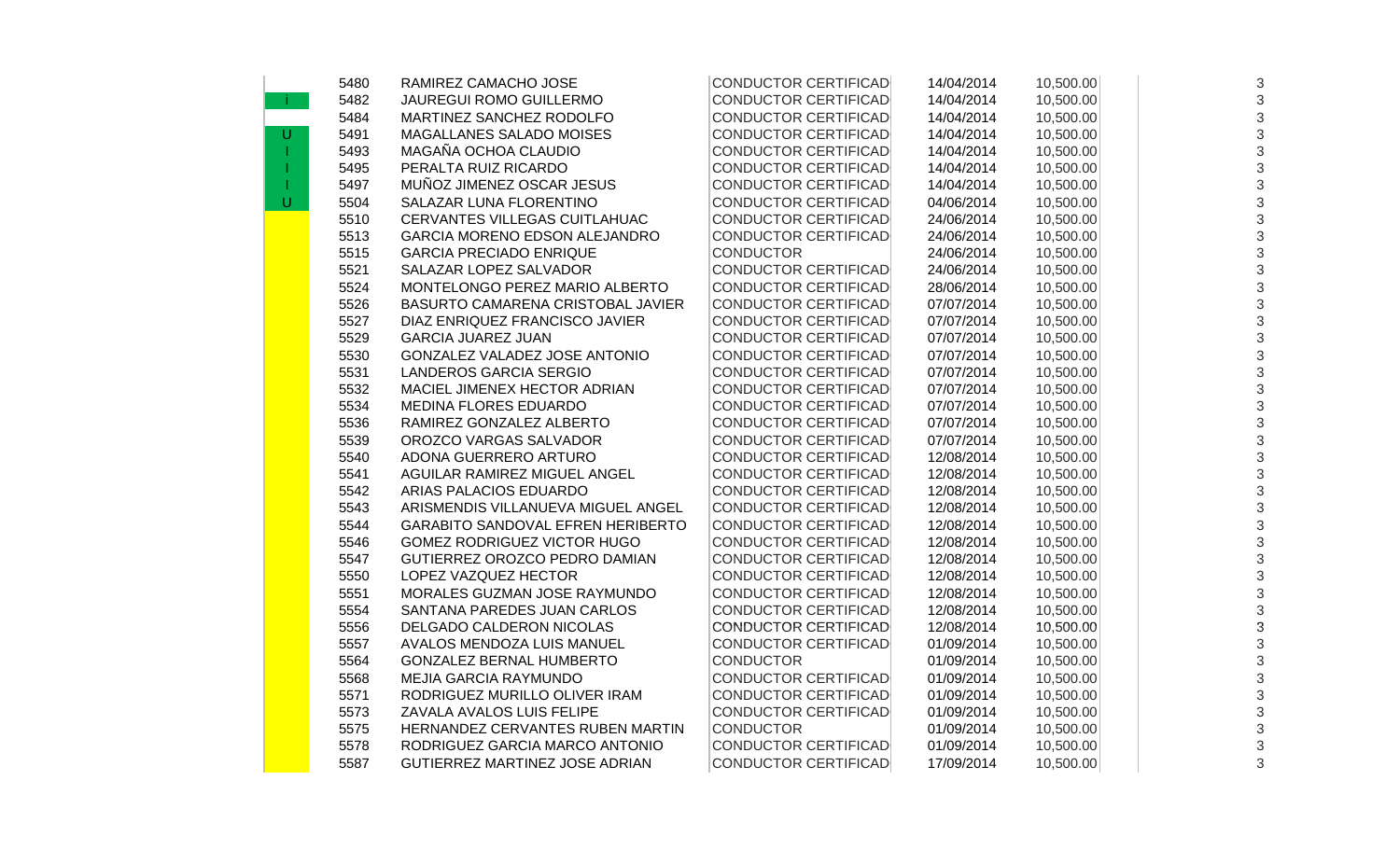| 5592 | VALLE CAMACHO RICARDO                                    | <b>CONDUCTOR CERTIFICAD</b> | 17/09/2014 | 10,500.00 | 3                         |
|------|----------------------------------------------------------|-----------------------------|------------|-----------|---------------------------|
| 5593 | VAZQUEZ PALAFOX JOSE DE JESUS                            | <b>CONDUCTOR CERTIFICAD</b> | 17/09/2014 | 10,500.00 | $\sqrt{3}$                |
| 5594 | HERNANDEZ OLEA ENRIQUE                                   | <b>CONDUCTOR CERTIFICAD</b> | 17/09/2014 | 10,500.00 | $\sqrt{3}$                |
| 5598 | MUÑOZ JIMENEZ JOSE LUIS                                  | <b>CONDUCTOR CERTIFICAD</b> | 16/10/2014 | 10,500.00 | 3                         |
| 5599 | AGUAYO GUARDADO MARIO                                    | <b>CONDUCTOR CERTIFICAD</b> | 18/10/2014 | 10,500.00 | 3                         |
| 5601 | SANTOS GOMEZ JOSE DE JESUS                               | <b>CONDUCTOR CERTIFICAD</b> | 18/10/2014 | 10,500.00 | 3                         |
| 5603 | PEREZ ARRIAGA AARON                                      | <b>CONDUCTOR CERTIFICAD</b> | 28/10/2014 | 10,500.00 | 3                         |
| 5604 | PRECIADO PEREZ FELIPE DE JESUS                           | <b>CONDUCTOR CERTIFICAD</b> | 01/11/2014 | 10,500.00 | 3                         |
| 5605 | <b>REYES JAIME RICARDO</b>                               | <b>CONDUCTOR CERTIFICAD</b> | 01/11/2014 | 10,500.00 | 3                         |
| 5606 | AGUILAR QUINTANILLA J. MAXIMO                            | <b>CONDUCTOR CERTIFICAD</b> | 06/11/2014 | 10,500.00 | 3                         |
| 5609 | BRAVO RAMOS FRANCISCO DE ASIS                            | <b>CONDUCTOR CERTIFICAD</b> | 06/11/2014 | 10,500.00 | 3                         |
| 5610 | MORALES RUVALCABA ANTONIO JUAN RAMO CONDUCTOR CERTIFICAD |                             | 06/11/2014 | 10,500.00 | $\mathsf 3$               |
| 5613 | RUIZ HUERTA ANTONIO                                      | <b>CONDUCTOR CERTIFICAD</b> | 06/11/2014 | 10,500.00 | 3                         |
| 5615 | OCEGUEDA CUENCA ALBERTO                                  | <b>CONDUCTOR CERTIFICAD</b> | 06/11/2014 | 10,500.00 | 3                         |
| 5619 | <b>ESPARZA MIGUEL JESUS</b>                              | <b>CONDUCTOR CERTIFICAD</b> | 06/11/2014 | 10,500.00 | 3                         |
| 5620 | <b>GARIBAY MEDRANO GUSTAVO</b>                           | <b>CONDUCTOR CERTIFICAD</b> | 06/11/2014 | 10,500.00 | 3                         |
| 5621 | <b>GARCIA SANDOVAL VICTOR</b>                            | <b>CONDUCTOR CERTIFICAD</b> | 10/11/2014 | 10,500.00 | 3                         |
| 5622 | DE LUNA PEREZ HECTOR MARTIN                              | <b>CONDUCTOR</b>            | 19/01/2015 | 10,500.00 | 3                         |
| 5623 | DURAN CARRILLO FRANCISCO JAVIER                          | <b>CONDUCTOR CERTIFICAD</b> | 19/01/2015 | 10,500.00 | 3                         |
| 5625 | <b>FLORES MACIAS RAMON</b>                               | <b>CONDUCTOR</b>            | 19/01/2015 | 10,500.00 | 3                         |
| 5630 | REYES CORTES ALEJANDRO                                   | <b>CONDUCTOR CERTIFICAD</b> | 19/01/2015 | 10,500.00 | 3                         |
| 5631 | SANCHEZ ELIZONDO JOSE FRANCISCO                          | <b>CONDUCTOR</b>            | 19/01/2015 | 10,500.00 | 3                         |
| 5635 | ALCALA SANCHEZ ROBERTO CARLOS                            | <b>CONDUCTOR</b>            | 03/02/2015 | 10,500.00 | 3                         |
| 5637 | <b>GARAY RAMIREZ LUIS HUMBERTO</b>                       | <b>CONDUCTOR</b>            | 03/02/2015 | 10,500.00 | 3                         |
| 5643 | MONROY CORTES ROBERTO                                    | <b>CONDUCTOR CERTIFICAD</b> | 03/02/2015 | 10,500.00 | 3                         |
| 5644 | RIVERA QUEZADA JOSE LUIS                                 | <b>CONDUCTOR</b>            | 03/02/2015 | 10,500.00 | 3                         |
| 5645 | SAHAGUN OCHOA MIGUEL ANGEL                               | <b>CONDUCTOR CERTIFICAD</b> | 03/02/2015 | 10,500.00 | 3                         |
| 5647 | ANGEL HERNANDEZ ACNER                                    | <b>CONDUCTOR</b>            | 02/03/2015 | 10,500.00 | 3                         |
| 5656 | GARCIA ALVAREZ DEL CASTILLO ERNESTO                      | <b>CONDUCTOR CERTIFICAD</b> | 02/03/2015 | 10,500.00 | 3                         |
| 5657 | <b>GARCIA CRUZ MANUEL</b>                                | <b>CONDUCTOR</b>            | 02/03/2015 | 10,500.00 | 3                         |
| 5658 | GONZALEZ CASILLAS GERARADO RUBEN                         | <b>CONDUCTOR CERTIFICAD</b> | 02/03/2015 | 10,500.00 | 3                         |
| 5659 | GUERRERO MENDOZA GERARDO                                 | <b>CONDUCTOR CERTIFICAD</b> | 02/03/2015 | 10,500.00 | 3                         |
| 5660 | HERRERA RUIZ JULIO CESAR                                 | <b>CONDUCTOR</b>            | 02/03/2015 | 10,500.00 | 3                         |
| 5665 | MENDEZ GAMEZ JORGE YONHATAN                              | <b>CONDUCTOR CERTIFICAD</b> | 02/03/2015 | 10,500.00 | $\ensuremath{\mathsf{3}}$ |
| 5666 | PEREZ CARRILLO EFRAIN                                    | <b>CONDUCTOR</b>            | 02/03/2015 | 10,500.00 | 3                         |
| 5668 | RAMIREZ ROMERO JOSE DE JESUS                             | <b>CONDUCTOR</b>            | 02/03/2015 | 10,500.00 | 3                         |
| 5670 | TELLEZ RODRIGUEZ HECTOR                                  | <b>CONDUCTOR CERTIFICAD</b> | 02/03/2015 | 10,500.00 | 3                         |
| 5672 | JIMENEZ MAGAÑA JOSE ALFREDO                              | <b>CONDUCTOR CERTIFICAD</b> | 02/03/2015 | 10,500.00 | 3                         |
| 5673 | NAPOLES SOLIS ALFREDO                                    | <b>CONDUCTOR</b>            | 02/03/2015 | 10,500.00 | 3                         |
| 5677 | GALVEZ TEJEDA LEONARDO NOE                               | <b>CONDUCTOR CERTIFICAD</b> | 23/03/2015 | 10,500.00 | 3                         |
| 5679 | GILDO HERNANDEZ CESAR BERNARDO                           | <b>CONDUCTOR CERTIFICAD</b> | 23/03/2015 | 10,500.00 | 3                         |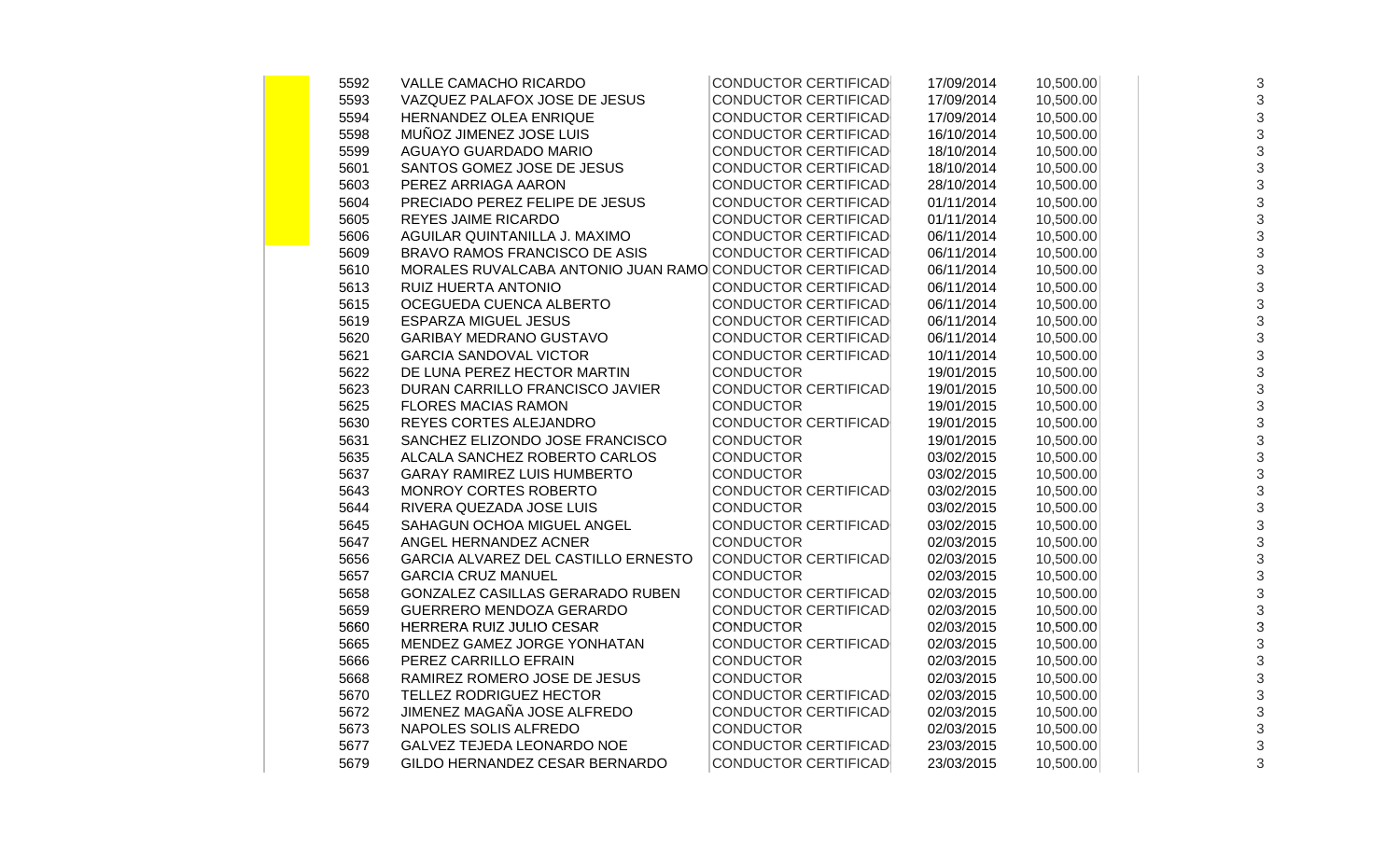|                | 5683 | SEDANO OCON DAVID                  | <b>CONDUCTOR</b>            | 23/03/2015 | 10,500.00 | 3 |
|----------------|------|------------------------------------|-----------------------------|------------|-----------|---|
|                | 5685 | RODRIGUEZ FRANCO CHRISTIAN EDUARDO | <b>CONDUCTOR CERTIFICAD</b> | 23/03/2015 | 10,500.00 | 3 |
|                | 5686 | RODRIGUEZ GONZALEZ ROBERTO         | <b>CONDUCTOR CERTIFICAD</b> | 23/03/2015 | 10,500.00 | 3 |
|                | 5687 | <b>VALENCIA BARAJAS SALVADOR</b>   | <b>CONDUCTOR CERTIFICAD</b> | 23/03/2015 | 10,500.00 | 3 |
|                | 5688 | ALONSO RODRIGUEZ LUIS ANTONIO      | <b>CONDUCTOR CERTIFICAD</b> | 18/05/2015 | 10,500.00 | 3 |
|                | 5692 | BRECEDA MORENO VICTOR MANUEL       | <b>CONDUCTOR</b>            | 18/05/2015 | 10,500.00 | 3 |
|                | 5693 | <b>CAMARENA PUENTE GILBERTO</b>    | CONDUCTOR CERTIFICAD        | 18/05/2015 | 10,500.00 | 3 |
|                | 5696 | CONTRERAS LOPEZ GENARO             | <b>CONDUCTOR CERTIFICAD</b> | 18/05/2015 | 10,500.00 | 3 |
|                | 5697 | GAYTAN GUTIERREZ JESUS ALFREDO     | <b>CONDUCTOR</b>            | 18/05/2015 | 10,500.00 | 3 |
|                | 5698 | <b>GOMEZ MIRELES URIEL IGNACIO</b> | CONDUCTOR CERTIFICAD        | 18/05/2015 | 10,500.00 | 3 |
|                | 5699 | GONZALEZ MARTINEZ JOSE FRANCISCO   | <b>CONDUCTOR</b>            | 18/05/2015 | 10,500.00 | 3 |
|                | 5700 | <b>HARO RODRIGUEZ ISIDRO</b>       | <b>CONDUCTOR CERTIFICAD</b> | 18/05/2015 | 10,500.00 | 3 |
|                | 5701 | HERRERA JACOBO FERNANDO            | <b>CONDUCTOR</b>            | 18/05/2015 | 10,500.00 | 3 |
|                | 5703 | LOPEZ PALOMAR GENARO DE JESUS      | <b>CONDUCTOR</b>            | 18/05/2015 | 10,500.00 | 3 |
|                | 5704 | MARTINEZ MARTINEZ JULIO CESAR      | <b>CONDUCTOR</b>            | 18/05/2015 | 10,500.00 | 3 |
|                | 5709 | PIZANO SOTO PAUL RAUL              | <b>CONDUCTOR</b>            | 18/05/2015 | 10,500.00 | 3 |
|                | 5712 | SALAZAR SALAZAR JOSE DE JESUS      | <b>CONDUCTOR</b>            | 18/05/2015 | 10,500.00 | 3 |
|                | 5718 | BARRAGAN LOPEZ MARTIN              | <b>CONDUCTOR CERTIFICAD</b> | 01/09/2015 | 10,500.00 | 3 |
|                | 5719 | BELLO VELAZQUEZ VICENTE ARTURO     | <b>CONDUCTOR CERTIFICAD</b> | 01/09/2015 | 10,500.00 | 3 |
|                | 5720 | CHAVEZ ARELLANO SALVADOR           | <b>CONDUCTOR CERTIFICAD</b> | 01/09/2015 | 10,500.00 | 3 |
|                | 5721 | CORONADO HUIZAR LUIS RENE          | <b>CONDUCTOR CERTIFICAD</b> | 01/09/2015 | 10,500.00 | 3 |
|                | 5724 | HERNANDEZ CASTAÑEDA IVAN ALEJANDRO | CONDUCTOR CERTIFICAD        | 01/09/2015 | 10,500.00 | 3 |
|                | 5726 | HINOJOSA ULLOA JOSE RUBEN          | <b>CONDUCTOR CERTIFICAD</b> | 01/09/2015 | 10,500.00 | 3 |
|                | 5727 | MARTINEZ SUAREZ VICTOR HUGO        | <b>CONDUCTOR CERTIFICAD</b> | 01/09/2015 | 10,500.00 | 3 |
|                | 5728 | OROZCO MONTES HUGO EDUARDO         | <b>CONDUCTOR CERTIFICAD</b> | 01/09/2015 | 10,500.00 | 3 |
|                | 5730 | PINEDA VILLEGAS EFREN              | <b>CONDUCTOR CERTIFICAD</b> | 01/09/2015 | 10,500.00 | 3 |
|                | 5733 | VAZQUEZ CHAVEZ ALEJANDRO           | <b>CONDUCTOR CERTIFICAD</b> | 01/09/2015 | 10,500.00 | 3 |
|                | 5734 | ASCENCIO ESPINO SERGIO ARMANDO     | <b>CONDUCTOR CERTIFICAD</b> | 21/10/2015 | 10,500.00 | 3 |
|                | 5736 | CASILLAS DAVALOS JOEL              | <b>CONDUCTOR CERTIFICAD</b> | 21/10/2015 | 10,500.00 | 3 |
|                | 5737 | DE LA TORRE MORALES PEDRO          | <b>CONDUCTOR CERTIFICAD</b> | 21/10/2015 | 10,500.00 | 3 |
|                | 5738 | <b>GARCIA POLANCO SANTIAGO</b>     | <b>CONDUCTOR CERTIFICAD</b> | 21/10/2015 | 10,500.00 | 3 |
|                | 5740 | MONTAÑO RODRIGUEZ JOSE REFUGIO     | <b>CONDUCTOR CERTIFICAD</b> | 21/10/2015 | 10,500.00 | 3 |
|                | 5741 | ORTIZ CRUZ JOSE ALFREDO            | <b>CONDUCTOR CERTIFICAD</b> | 21/10/2015 | 10,500.00 | 3 |
|                | 5742 | PONCE GUTIERREZ RICARDO            | <b>CONDUCTOR CERTIFICAD</b> | 21/10/2015 | 10,500.00 | 3 |
|                | 5744 | RODRIGUEZ HERNANDEZ JOSE ROBERTO   | <b>CONDUCTOR CERTIFICAD</b> | 21/10/2015 | 10,500.00 | 3 |
|                | 5746 | ROMO MORALES LINO                  | <b>CONDUCTOR CERTIFICAD</b> | 21/10/2015 | 10,500.00 | 3 |
|                | 5751 | MORA MARTINEZ MIGUEL ANGEL         | <b>CONDUCTOR</b>            | 14/01/2016 | 10,500.00 | 3 |
|                | 5753 | AGARRIO ROMERO LUIS ALBERTO        | <b>CONDUCTOR</b>            | 14/01/2016 | 10,500.00 | 3 |
|                | 5754 | CASTILLO MOLINA ARMANDO            | <b>CONDUCTOR</b>            | 14/01/2016 | 10,500.00 | 3 |
|                | 5761 | MARTINEZ RAMIREZ JAVIER NOE        | <b>CONDUCTOR</b>            | 05/02/2016 | 10,500.00 | 3 |
| $\overline{O}$ | 5762 | VALLE MAYA MARCOS ALBERTO          | <b>CONDUCTOR</b>            | 05/02/2016 | 10,500.00 | 3 |
|                |      |                                    |                             |            |           |   |

**SUSPENDIDO**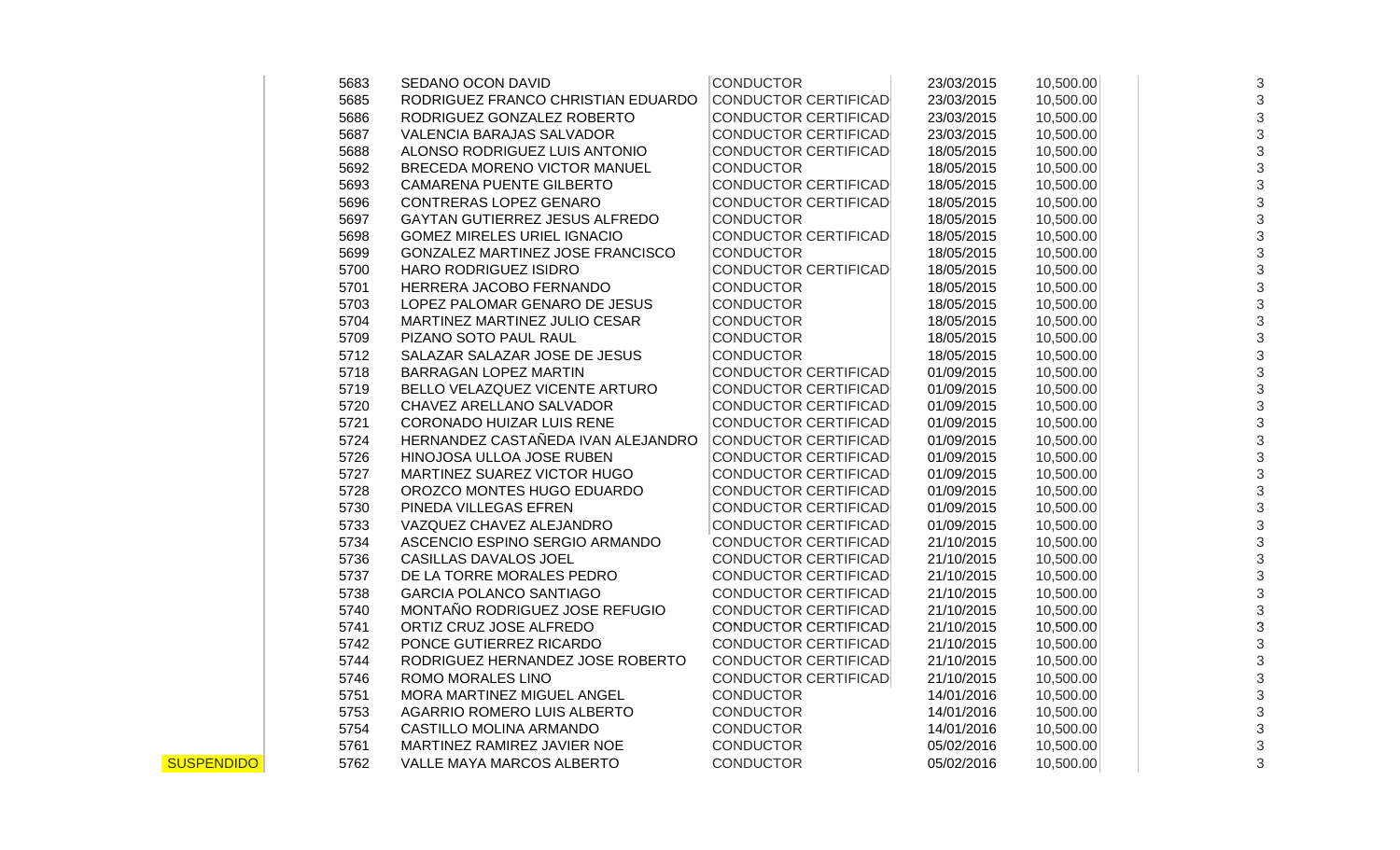| 5763 | GARDUÑO MEZA ERNESTO                  | <b>CONDUCTOR</b> | 15/02/2016 | 10,500.00 | 3                         |
|------|---------------------------------------|------------------|------------|-----------|---------------------------|
| 5764 | HERNANDEZ CERVANTES OSCAR             | <b>CONDUCTOR</b> | 15/02/2016 | 10,500.00 | 3                         |
| 5768 | RODRIGUEZ FRANCO MARCO ANTONIO        | <b>CONDUCTOR</b> | 15/02/2016 | 10,500.00 | 3                         |
| 5770 | GONZALEZ GONZALEZ JUAN CARLOS         | <b>CONDUCTOR</b> | 01/03/2016 | 10,500.00 | 3                         |
| 5772 | REYNOSO ALCALA RAUL ERNESTO           | <b>CONDUCTOR</b> | 01/03/2016 | 10,500.00 | 3                         |
| 5773 | RUVALCABA ANDALON JOSE LUIS           | <b>CONDUCTOR</b> | 01/03/2016 | 10,500.00 | 3                         |
| 5774 | TAPIA ROSALES DAVID RICARDO           | <b>CONDUCTOR</b> | 01/03/2016 | 10,500.00 | 3                         |
| 5776 | DIAZ MEZA ENRIQUE                     | <b>CONDUCTOR</b> | 16/03/2016 | 10,500.00 | 3                         |
| 5777 | GONZALEZ HERNANDEZ CARLOS ALFONSO     | <b>CONDUCTOR</b> | 16/03/2016 | 10,500.00 | 3                         |
| 5778 | GONZALEZ SANTIAGO ANGEL ANTONIO       | <b>CONDUCTOR</b> | 16/03/2016 | 10,500.00 | 3                         |
| 5781 | MARTINEZ REYES LEOBARDO               | <b>CONDUCTOR</b> | 16/03/2016 | 10,500.00 | 3                         |
| 5782 | MONTES GOMEZ JOSE ALBERTO             | <b>CONDUCTOR</b> | 16/03/2016 | 10,500.00 | 3                         |
| 5784 | DE LA ROSA RODRIGUEZ SALVADOR         | <b>CONDUCTOR</b> | 04/04/2016 | 10,500.00 | $\sqrt{3}$                |
| 5785 | GARZA ALCARAZ ARMANDO ISRAEL          | <b>CONDUCTOR</b> | 04/04/2016 | 10,500.00 | 3                         |
| 5786 | LOPEZ BERNAL DAVID                    | <b>CONDUCTOR</b> | 04/04/2016 | 10,500.00 | 3                         |
| 5787 | VEGA ARRIAGA ALEJANDRO                | <b>CONDUCTOR</b> | 04/04/2016 | 10,500.00 | 3                         |
| 5788 | AGUILAR ENCARNACION EDUARDO           | <b>CONDUCTOR</b> | 20/04/2016 | 10,500.00 | 3                         |
| 5791 | <b>QUEZADA TORRES MARTIN</b>          | <b>CONDUCTOR</b> | 20/04/2016 | 10,500.00 | 3                         |
| 5792 | CHAVEZ MERCADO ALEJANDRO              | <b>CONDUCTOR</b> | 20/04/2016 | 10,500.00 | 3                         |
| 5793 | <b>GARCIA GUTIERREZ JULIO ALBERTO</b> | <b>CONDUCTOR</b> | 20/04/2016 | 10,500.00 | 3                         |
| 5795 | OLIVAREZ JIMENEZ JAIME                | <b>CONDUCTOR</b> | 20/04/2016 | 10,500.00 | 3                         |
| 5796 | PADILLA CASILLAS JOSE DE JESUS        | <b>CONDUCTOR</b> | 20/04/2016 | 10,500.00 | 3                         |
| 5797 | PEREZ SANCHEZ SAUL                    | <b>CONDUCTOR</b> | 20/04/2016 | 10,500.00 | $\sqrt{3}$                |
| 5800 | SANCHEZ REYNOSO SERGIO                | <b>CONDUCTOR</b> | 20/04/2016 | 10,500.00 | 3                         |
| 5801 | DEL REAL GAMBOA CONRADO               | <b>CONDUCTOR</b> | 04/05/2016 | 10,500.00 | 3                         |
| 5802 | RAMIREZ SANTOS CARLOS MARTIN          | <b>CONDUCTOR</b> | 04/05/2016 | 10,500.00 | 3                         |
| 5803 | ROBLES MENDOZA CESAR ENRIQUEZ         | <b>CONDUCTOR</b> | 04/05/2016 | 10,500.00 | 3                         |
| 5804 | REYES GUZMAN MANUEL HUGO              | <b>CONDUCTOR</b> | 04/05/2016 | 10,500.00 | 3                         |
| 5805 | TRUJILLO JIMENEZ ENRIQUE              | <b>CONDUCTOR</b> | 04/05/2016 | 10,500.00 | 3                         |
| 5807 | ALVARIN PREZA GUSTAVO                 | <b>CONDUCTOR</b> | 04/05/2016 | 10,500.00 | 3                         |
| 5808 | <b>BALLARDO RODRIGUEZ CESAR</b>       | <b>CONDUCTOR</b> | 04/05/2016 | 10,500.00 | 3                         |
| 5809 | DEL REAL RUIZ RAUL                    | <b>CONDUCTOR</b> | 04/05/2016 | 10,500.00 | 3                         |
| 5811 | <b>GARCIA PEREZ SANTIAGO</b>          | <b>CONDUCTOR</b> | 04/05/2016 | 10,500.00 | 3                         |
| 5812 | HERANANDEZ OLEA GUSTAVO               | <b>CONDUCTOR</b> | 04/05/2016 | 10,500.00 | $\ensuremath{\mathsf{3}}$ |
| 5816 | OROZCO ROMO SALVADOR                  | <b>CONDUCTOR</b> | 04/05/2016 | 10,500.00 | 3                         |
| 5817 | PANDURO ALCALA RAFAEL MARTIN          | <b>CONDUCTOR</b> | 04/05/2016 | 10,500.00 | 3                         |
| 5819 | RAMOS REYES FLORENCIO                 | <b>CONDUCTOR</b> | 04/05/2016 | 10,500.00 | 3                         |
| 5820 | RUVALCABA RUIZ HECTOR HUGO            | <b>CONDUCTOR</b> | 04/05/2016 | 10,500.00 | 3                         |
| 5821 | SALCEDO LUNA CESAR GUADALUPE          | <b>CONDUCTOR</b> | 04/05/2016 | 10,500.00 | 3                         |
| 5822 | SOLANO SOLIS OSCAR FRANCISCO          | <b>CONDUCTOR</b> | 04/05/2016 | 10,500.00 | 3                         |
| 5824 | DAVALOS LUNA ALFREDO                  | <b>CONDUCTOR</b> | 04/05/2016 | 10,500.00 | 3                         |
|      |                                       |                  |            |           |                           |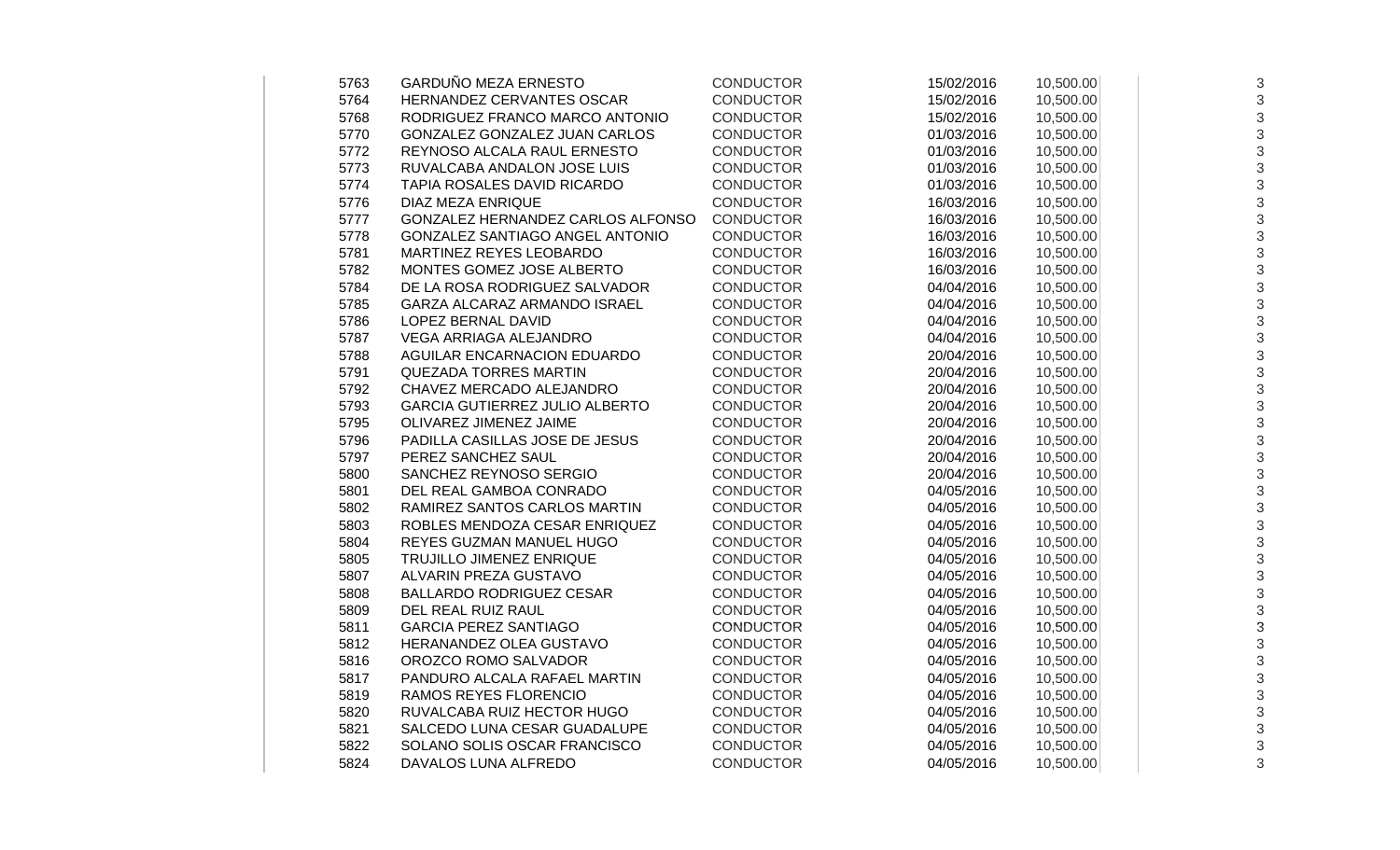| 5825 | DAVILA ROSALES RAYMUNSO ELIAS     | <b>CONDUCTOR</b> | 04/05/2016 | 10,500.00 | 3          |
|------|-----------------------------------|------------------|------------|-----------|------------|
| 5826 | DE LA ROSA OROZCO JORGE LUIS      | <b>CONDUCTOR</b> | 04/05/2016 | 10,500.00 | 3          |
| 5827 | <b>FLORES RUIZ RICARDO</b>        | <b>CONDUCTOR</b> | 04/05/2016 | 10,500.00 | 3          |
| 5828 | MENDEZ ROQUE JOSE LUIS            | <b>CONDUCTOR</b> | 04/05/2016 | 10,500.00 | 3          |
| 5829 | NABARRO ARANA ANTONIO             | <b>CONDUCTOR</b> | 04/05/2016 | 10,500.00 | 3          |
| 5833 | SANTANA HERNANDEZ JOSE ALEJANDRO  | <b>CONDUCTOR</b> | 04/05/2016 | 10,500.00 | 3          |
| 5834 | <b>TORRES RANGEL CASIMIRO</b>     | <b>CONDUCTOR</b> | 04/05/2016 | 10,500.00 | 3          |
| 5835 | <b>VEGA CARRION JOSE RICARDO</b>  | <b>CONDUCTOR</b> | 04/05/2016 | 10,500.00 | 3          |
| 5836 | VILLALVAZO VAZQUEZ MARCOS         | <b>CONDUCTOR</b> | 04/05/2016 | 10,500.00 | 3          |
| 5838 | <b>GUZMAN BARRON JOSE DOLORES</b> | <b>CONDUCTOR</b> | 04/05/2016 | 10,500.00 | 3          |
| 5839 | <b>BALTAZAR GARCIA ARTURO</b>     | <b>CONDUCTOR</b> | 04/05/2016 | 10,500.00 | 3          |
| 5840 | BAUTISTA GONZALEZ MACEDONIO       | <b>CONDUCTOR</b> | 04/05/2016 | 10,500.00 | 3          |
| 5841 | BUENROSTRO QUIRARTE DAVID EMANUEL | <b>CONDUCTOR</b> | 04/05/2016 | 10,500.00 | 3          |
| 5843 | JIMENE PUGA JOSE ROGELIO          | <b>CONDUCTOR</b> | 04/05/2016 | 10,500.00 | 3          |
| 5844 | LOPEZ NAVARRO JORGE ALBERTO       | <b>CONDUCTOR</b> | 04/05/2016 | 10,500.00 | 3          |
| 5845 | LOPEZ PRIETO JOSE GABRIEL         | <b>CONDUCTOR</b> | 04/05/2016 | 10,500.00 | 3          |
| 5847 | MERCADO SERRANO ALEJANDRO         | <b>CONDUCTOR</b> | 04/05/2016 | 10,500.00 | 3          |
| 5848 | MORENO DIAZ CARLOS ALBERTO        | <b>CONDUCTOR</b> | 04/05/2016 | 10,500.00 | 3          |
| 5849 | PEREZ QUEZADA HECTOR LUIS         | <b>CONDUCTOR</b> | 04/05/2016 | 10,500.00 | 3          |
| 5850 | <b>VILLA SEGURA JUAN CARLOS</b>   | CONDUCTOR        | 04/05/2016 | 10,500.00 | 3          |
| 5851 | SANTOS EUSEBIO HECTOR MANUEL      | <b>CONDUCTOR</b> | 04/05/2016 | 10,500.00 | 3          |
| 5852 | AVILA BENITEZ LUIS ALBERTO        | <b>CONDUCTOR</b> | 09/08/2016 | 10,500.00 | 3          |
| 5853 | BAZARTE MORALES JESUS DELFINO     | <b>CONDUCTOR</b> | 09/08/2016 | 10,500.00 | $\sqrt{3}$ |
| 5857 | ESPARZA MADRIGAL CARLOS DANIEL    | <b>CONDUCTOR</b> | 09/08/2016 | 10,500.00 | $\sqrt{3}$ |
| 5858 | FONSECA ABUNDIS FERNANDO          | <b>CONDUCTOR</b> | 09/08/2016 | 10,500.00 | 3          |
| 5859 | GONZALEZ PEREZ FRANCISCO JAVIER   | <b>CONDUCTOR</b> | 09/08/2016 | 10,500.00 | 3          |
| 5861 | MENA GUTIERREZ LUIS ALBERTO       | <b>CONDUCTOR</b> | 09/08/2016 | 10,500.00 | 3          |
| 5865 | VAZQUEZ NUÑEZ GUILLERMO           | <b>CONDUCTOR</b> | 09/08/2016 | 10,500.00 | 3          |
| 5867 | <b>GUIZAR ORTIZ ISAIAS ADAN</b>   | <b>CONDUCTOR</b> | 26/09/2016 | 10,500.00 | 3          |
| 5869 | <b>MANUEL GARCIA VICTOR</b>       | <b>CONDUCTOR</b> | 26/09/2016 | 10,500.00 | 3          |
| 5870 | PANIAGUA BONALES MARIO            | <b>CONDUCTOR</b> | 26/09/2016 | 10,500.00 | 3          |
| 5872 | GONZALEZ YAÑEZ MANUEL             | <b>CONDUCTOR</b> | 26/09/2016 | 10,500.00 | 3          |
| 5873 | LOPES MARTINEZ ANGEL ISMAEL       | <b>CONDUCTOR</b> | 26/09/2016 | 10,500.00 | 3          |
| 5874 | <b>RUBIO DURAN LUS RUBEN</b>      | <b>CONDUCTOR</b> | 26/09/2016 | 10,500.00 | 3          |
| 5875 | GUTIERREZ LOPEZ ALEJANDRO         | <b>CONDUCTOR</b> | 26/09/2016 | 10,500.00 | 3          |
| 5876 | HERRERA PALACIOS ISMAEL           | <b>CONDUCTOR</b> | 26/09/2016 | 10,500.00 | 3          |
| 5877 | SILVESTRE ROSALES VICTOR HUGO     | <b>CONDUCTOR</b> | 26/09/2016 | 10,500.00 | 3          |
| 5878 | ROMO GOMEZ LUIS FERNANDO          | <b>CONDUCTOR</b> | 26/09/2016 | 10,500.00 | 3          |
| 5879 | LOPEZ AHUMADA MARCO ANTONIO       | <b>CONDUCTOR</b> | 26/09/2016 | 10,500.00 | 3          |
| 5880 | PEREZ CAMACHO ALBERTO             | <b>CONDUCTOR</b> | 04/10/2016 | 10,500.00 | 3          |
| 5881 | PEREZ HERNANDEZ EDGAR OMAR        | <b>CONDUCTOR</b> | 04/10/2016 | 10,500.00 | 3          |
|      |                                   |                  |            |           |            |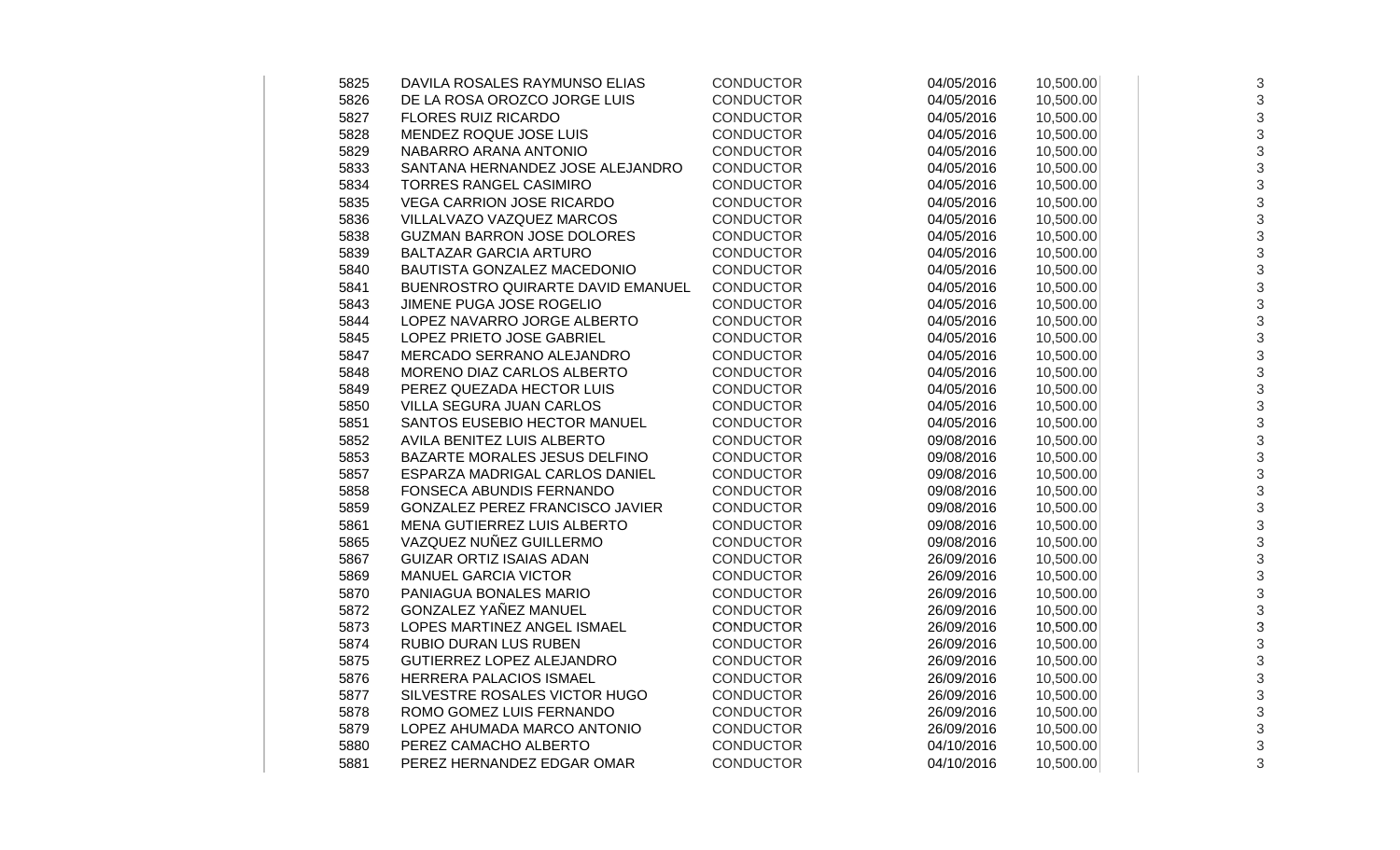| 5882 | SANCHEZ GODINEZ VICTOR              | <b>CONDUCTOR</b> | 04/10/2016 | 10,500.00 | 3 |
|------|-------------------------------------|------------------|------------|-----------|---|
| 5883 | RIOS MARTINEZ SALVADOR              | <b>CONDUCTOR</b> | 04/10/2016 | 10,500.00 | 3 |
| 5884 | <b>TORRES GONZALEZ MIGUEL ANGEL</b> | <b>CONDUCTOR</b> | 04/10/2016 | 10,500.00 | 3 |
| 5885 | SAUCEDO NAJAR JULIO CESAR           | <b>CONDUCTOR</b> | 04/10/2016 | 10,500.00 | 3 |
| 5886 | <b>GARCIA AVILA JOSE FABIAN</b>     | <b>CONDUCTOR</b> | 04/10/2016 | 10,500.00 | 3 |
| 5887 | BELMONTE SILVA JUAN BENITO          | <b>CONDUCTOR</b> | 04/10/2016 | 10,500.00 | 3 |
| 5888 | LOPEZ AGUIRRE RAFAEL                | <b>CONDUCTOR</b> | 04/10/2016 | 10,500.00 | 3 |
| 5889 | HERNANDEZ ALEJANDRE AUGUSTO RAFAEL  | <b>CONDUCTOR</b> | 04/10/2016 | 10,500.00 | 3 |
| 5890 | RODRIGUEZ FLORES ABISAI             | <b>CONDUCTOR</b> | 04/10/2016 | 10,500.00 | 3 |
| 5892 | <b>GASCA VAZQUEZ ALEJANDRO</b>      | <b>CONDUCTOR</b> | 27/10/2016 | 10,500.00 | 3 |
| 5893 | PADILLA ULLOA LEONARDO GABRIEL      | <b>CONDUCTOR</b> | 27/10/2016 | 10,500.00 | 3 |
| 5894 | <b>GARCIA ROSALES ANDRES</b>        | <b>CONDUCTOR</b> | 27/10/2016 | 10,500.00 | 3 |
| 5895 | RAMIREZ SANTANA CESAR AUGUSTO       | <b>CONDUCTOR</b> | 27/10/2016 | 10,500.00 | 3 |
| 5896 | BARAJAS GOMEZ GUISTAVO ALLAN        | <b>CONDUCTOR</b> | 27/10/2016 | 10,500.00 | 3 |
| 5897 | CORREA PARBUL MOISES EDUARDO        | <b>CONDUCTOR</b> | 27/10/2016 | 10,500.00 | 3 |
| 5898 | HERNANDEZ MENDEZ JUAN CARLOS        | <b>CONDUCTOR</b> | 27/10/2016 | 10,500.00 | 3 |
| 5899 | <b>JUAREZ CISNADO FAUSTO JAVIER</b> | <b>CONDUCTOR</b> | 27/10/2016 | 10,500.00 | 3 |
| 5900 | DE LOS SANTOS FIERROS OMAR          | <b>CONDUCTOR</b> | 17/11/2016 | 10,500.00 | 3 |
| 5901 | TEJEDA HERNANDEZ JORGE RAMIRO       | <b>CONDUCTOR</b> | 17/11/2016 | 10,500.00 | 3 |
| 5902 | PRECIADO FLORES PEDRO               | <b>CONDUCTOR</b> | 17/11/2016 | 10,500.00 | 3 |
| 5903 | RODRIGUEZ DIAZ ADRIAN               | <b>CONDUCTOR</b> | 17/11/2016 | 10,500.00 | 3 |
| 5904 | <b>COVARRUBIAS MATINEZ ENRIQUE</b>  | <b>CONDUCTOR</b> | 17/11/2016 | 10,500.00 | 3 |
| 5905 | MONTES GUTIERREZ EDUARDO            | <b>CONDUCTOR</b> | 17/11/2016 | 10,500.00 | 3 |
| 5906 | GONZALEZ CHAVEZ JOSE CRUZ           | <b>CONDUCTOR</b> | 17/11/2016 | 10,500.00 | 3 |
| 5907 | LUNA GONZALEZ ESTEBAN               | <b>CONDUCTOR</b> | 17/11/2016 | 10,500.00 | 3 |
| 5908 | <b>ENRIQUEZ TABARES ROBERTO</b>     | <b>CONDUCTOR</b> | 17/11/2016 | 10,500.00 | 3 |
| 5909 | CORONA ORTEGA FRANCISCO JAVIER      | <b>CONDUCTOR</b> | 17/11/2016 | 10,500.00 | 3 |
| 5910 | <b>GONZALEZ PEREZ JOSE EDGAR</b>    | <b>CONDUCTOR</b> | 17/11/2016 | 10,500.00 | 3 |
| 5911 | <b>ESTRADA ZARETE JAVIER</b>        | <b>CONDUCTOR</b> | 12/12/2016 | 10,500.00 | 3 |
| 5912 | <b>GONZALEZ RAYGOZA LUCIO</b>       | <b>CONDUCTOR</b> | 12/12/2016 | 10,500.00 | 3 |
| 5913 | MERCADO RODRIGUEZ JOSE ROBERTO      | <b>CONDUCTOR</b> | 12/12/2016 | 10,500.00 | 3 |
| 5914 | RAMIREZ LOPEZ FRANCISCO             | <b>CONDUCTOR</b> | 12/12/2016 | 10,500.00 | 3 |
| 5915 | RAMIREZ RAMIEZ GERARDO              | <b>CONDUCTOR</b> | 12/12/2016 | 10,500.00 | 3 |
|      |                                     |                  |            |           |   |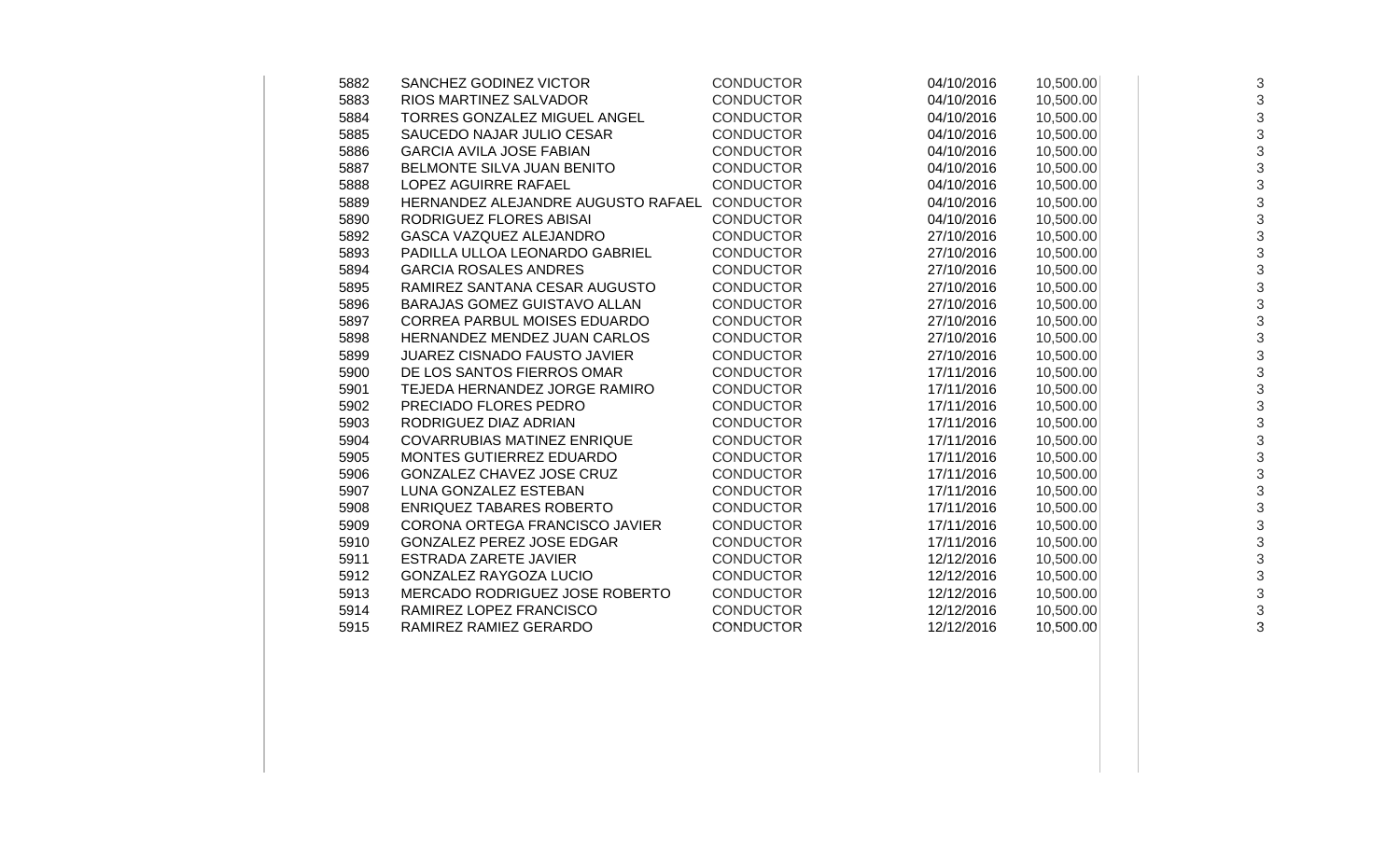| <b>TOTAL</b>                  | 411 |              |
|-------------------------------|-----|--------------|
|                               |     |              |
|                               |     | 4,315,500.00 |
| TOTAL PERSONAL ADMINISTRATIVO | 281 |              |
| TOTAL CONDUCTORES             | 411 |              |
|                               |     |              |
| TOTAL SUELDO CONDUCTORES      |     | 4,315,500.00 |
| TOTAL SUELDO ADMINISTRATIVO   |     | 3,136,553.30 |